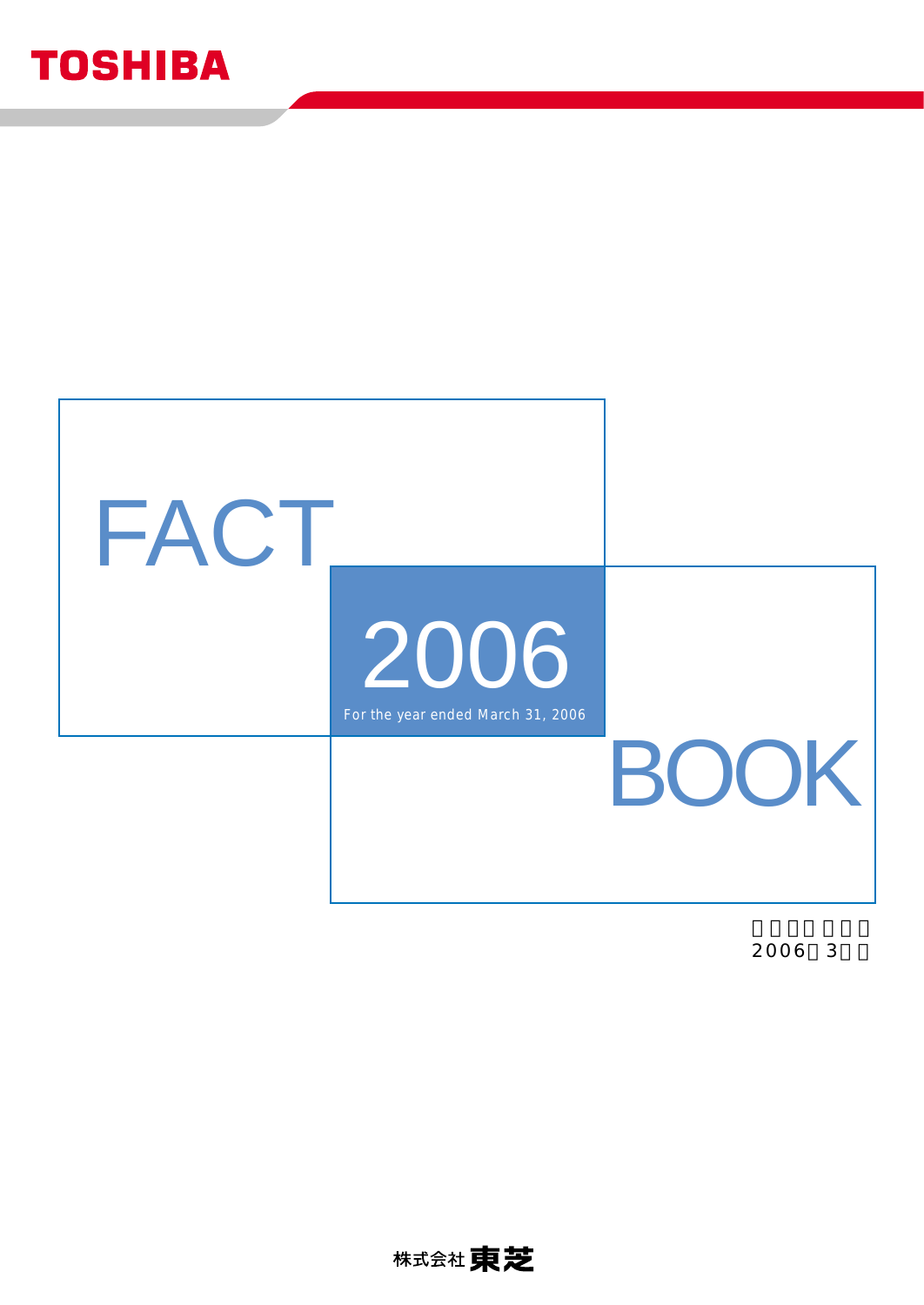#### **The Toshiba Commitment**

#### **Basic Commitment of the TOSHIBA Group**

We, the Toshiba Group companies, based on our total commitment to people and to the future, are determined to help create a higher quality of life for all people, and to do our part to help ensure that progress continues within the world community.

#### **Commitment to People**

We endeavor to serve the needs of all people, especially our customers, shareholders, and employees, by implementing forwardlooking corporate strategies while carrying out responsible and responsive business activities. As good corporate citizens, we actively contribute to further the goals of society.

#### **Commitment to the Future**

By continually developing innovative technologies centering on the fields of Electronics and Energy, we strive to create products and services that enhance human life, and which lead to a thriving, healthy society. We constantly seek new approaches that help realize the goals of the world community, including ways to improve the global environment.

## **Committed to People, Committed to the Future. TOSHIBA**

- 1.  $\blacksquare$
- $2.$
- $3.$

## 人と、地球の、明日のために。

| <b>Contents</b>                                                          |    |
|--------------------------------------------------------------------------|----|
| Corporate History                                                        |    |
| <b>Consolidated Financial Summary</b>                                    | 2  |
| Key Indicators (Consolidated)                                            | 4  |
| <b>Industry Segment Performance</b>                                      | 6  |
| Geographic Segment Performance / Sales by Region                         | 8  |
| <b>Consolidated Balance Sheets</b>                                       | 10 |
| Consolidated Statements of Operations / Quarterly Performance Highlights | 12 |
| <b>Consolidated Statements of Cash Flows</b>                             | 13 |
| Long-Term Debt                                                           | 14 |
| Toshiba's Position in the Technology Sector                              | 15 |
| Major Product Market Share, Market Data                                  | 16 |
| Intellectual Property Data                                               | 19 |
| <b>Common Stock Information</b>                                          | 20 |
| Corporate Data                                                           | 21 |

#### **Forward-Looking Statements**

Information in this report, other than historical facts, refers to future prospects and performance, and has been prepared by Toshiba management on the basis of currently available information. This covers various risks, including, but not limited to, economic conditions, competition in the industry, customer demand, foreign currency exchange rates, tax rules, regulations and other factors. As a result, actual future performance may differ from any forecasts contained in this report.

#### **Notes:**

- 1. Except where stated otherwise, figures in this report are for the respective fiscal years ended March 31. For example, '06/3 is used to indicate data for the period beginning April 1, 2005, and ended March 31, 2006, or as of March 31, 2006. 'CY' on pages 16 and 17 refers to calendar year.
- 2. The financial figures in this report are based on U.S. GAAP (Generally Accepted Accounting Principles).
- 3. Except where stated otherwise, financial figures have been rounded.
- 1. 本紙に記載されている会計年度は、各年4月1日から3月31日までの1年間です。例  $2005 \t4 \t1 \t2006 \t3 \t31 \t2006 \t3 \t31$  $16$  (16/3)  $16$  17 CY 2.  $\blacksquare$
- $3.$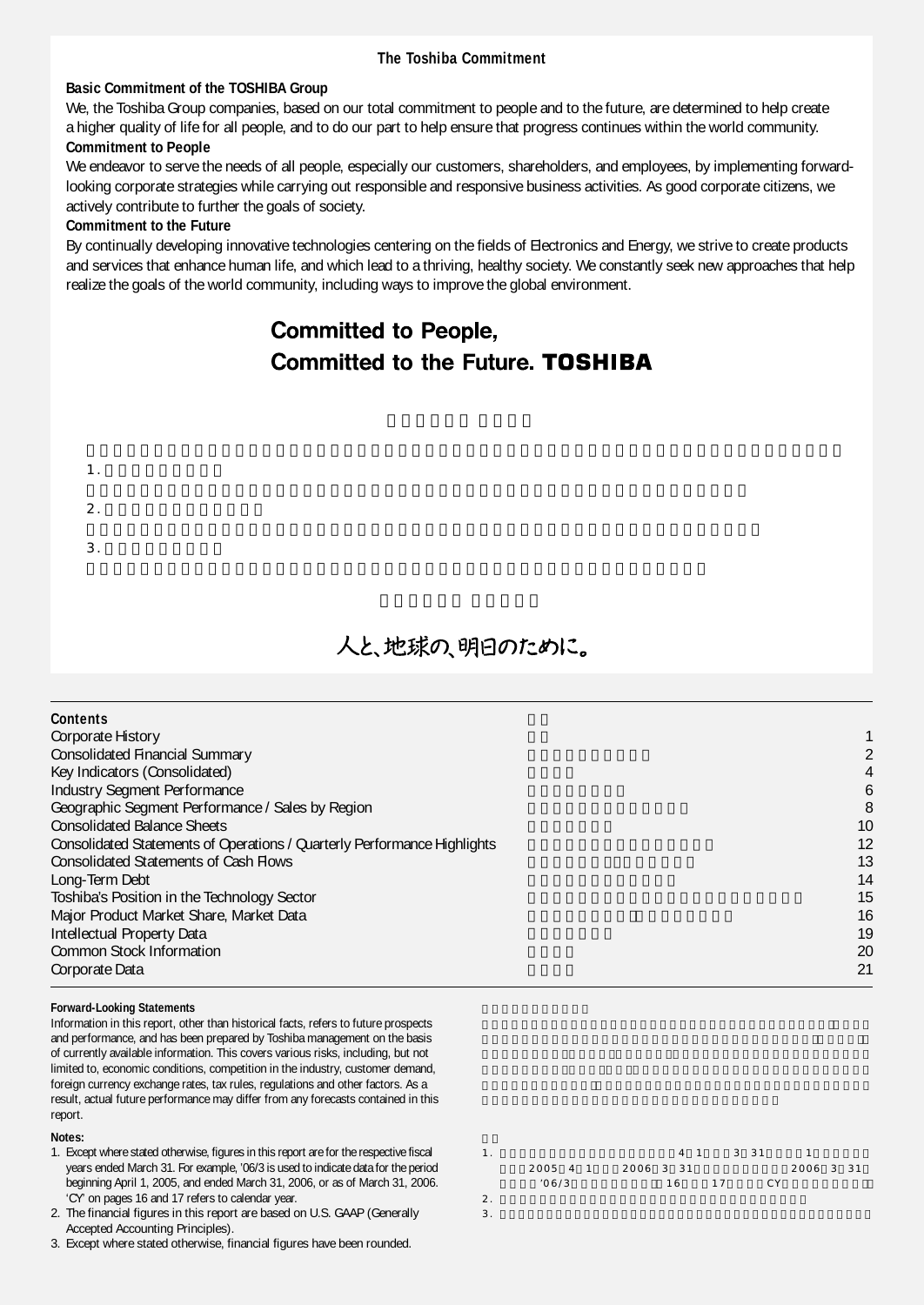## **Corporate History**

| Governance structure                                                                                               |      | <b>Significant events</b>                                                                                                                   |                 |            |               |
|--------------------------------------------------------------------------------------------------------------------|------|---------------------------------------------------------------------------------------------------------------------------------------------|-----------------|------------|---------------|
|                                                                                                                    | 1875 | Hisashige Tanaka opened a<br>telegraph equipment factory (later<br>Shibaura Engineering Works Co.,<br>Ltd.) in Shinbashi, Tokyo.            | $\left($        | ( )        | $\mathcal{E}$ |
|                                                                                                                    | 1890 | Ichisuke Fujioka and Shoichi<br>Miyoshi established Hakunetsu-<br>sha & Co., Ltd., (later Tokyo<br>Electric Company) in Kyobashi,<br>Tokyo. | $\left($        | ( )        |               |
|                                                                                                                    | 1939 | Tokyo Electric Company merged<br>with Shibaura Engineering Works<br>Co., Ltd., and established Tokyo<br>Shibaura Electric Co., Ltd.         | ( )             | ( )        | ( )           |
|                                                                                                                    | 1978 | Released the first Japanese word<br>processor.                                                                                              |                 |            |               |
|                                                                                                                    | 1984 | Changed name to Toshiba<br>Corporation.                                                                                                     | ( )             |            |               |
|                                                                                                                    | 1985 | Developed 1-megabit DRAM.                                                                                                                   | 1               | DRAM       |               |
|                                                                                                                    | 1986 | Introduced the world's first laptop<br>PCs.                                                                                                 |                 |            |               |
|                                                                                                                    | 1991 | Developed 4-megabit NAND flash<br>EEPROM.                                                                                                   | 4               | NAND       | EEPROM        |
| Introduced corporate executive                                                                                     | 1995 | Developed the DVD high-density<br>optical disc.                                                                                             |                 | <b>DVD</b> |               |
| officer system.                                                                                                    | 1998 |                                                                                                                                             |                 |            |               |
| Introduced in-house company<br>system.                                                                             | 1999 |                                                                                                                                             |                 |            |               |
|                                                                                                                    | 2000 | Released SD Card and 1.8-inch<br>hard disk drive (HDD).                                                                                     | S D<br>(HDD)    | 1.8        |               |
|                                                                                                                    | 2001 | Released "01 Action Plan,"<br>withdrew from commodity DRAM<br>business.                                                                     | 01              |            | DRAM          |
|                                                                                                                    |      | Commercialized the world's first<br>HDD/DVD video<br>recorder.                                                                              | HDD&DVD         |            |               |
|                                                                                                                    |      | Commenced joint development of<br>the "Cell" next-generation<br>processor with Sony Computer<br>Entertainment Inc. and IBM<br>Corporation.  | IB <sub>M</sub> |            | " Cell"       |
|                                                                                                                    | 2002 | Formed a joint venture with<br>Matsushita Electric<br>Industrial Co., Ltd., for LCDs.                                                       | $(\quad)$       |            |               |
| Adopted the "Company with<br>Committees" system and intro-<br>duced Corporate Social Responsi-<br>bility Division. | 2003 | Home Appliance, IT-Solution<br>and Medical System businesses<br>transferred and integrated with<br>subsidiaries.                            |                 |            |               |
| CSR                                                                                                                | 2004 | Joined the United Nations' Global<br>Compact.                                                                                               |                 |            |               |
|                                                                                                                    |      | Released 0.85-inch HDD.                                                                                                                     | 0.85            |            | (HDD)         |
|                                                                                                                    |      | Developed world's smallest direct<br>methanol fuel cell (DMFC).                                                                             |                 |            |               |
|                                                                                                                    |      | Released a 64-row detector<br>multi-slice CT scanner.                                                                                       | 64<br>CT.       |            |               |
|                                                                                                                    | 2005 | Achieved cumulative sales of 40<br>million Notebook PC.                                                                                     | РC              |            | 4,000         |
|                                                                                                                    |      | Developed 8GB NAND Flash Memory.                                                                                                            | 8               | NAND       |               |
|                                                                                                                    | 2006 | Entered a definitive agreement with<br>British Nuclear Fuels (BNFL) for the<br>acquisition of Westinghouse stock.                           |                 | BNFL       |               |
|                                                                                                                    |      | Released the world first HD-DVD<br>player and recorder approved by<br>DVD forum.                                                            | HD-DVD          |            |               |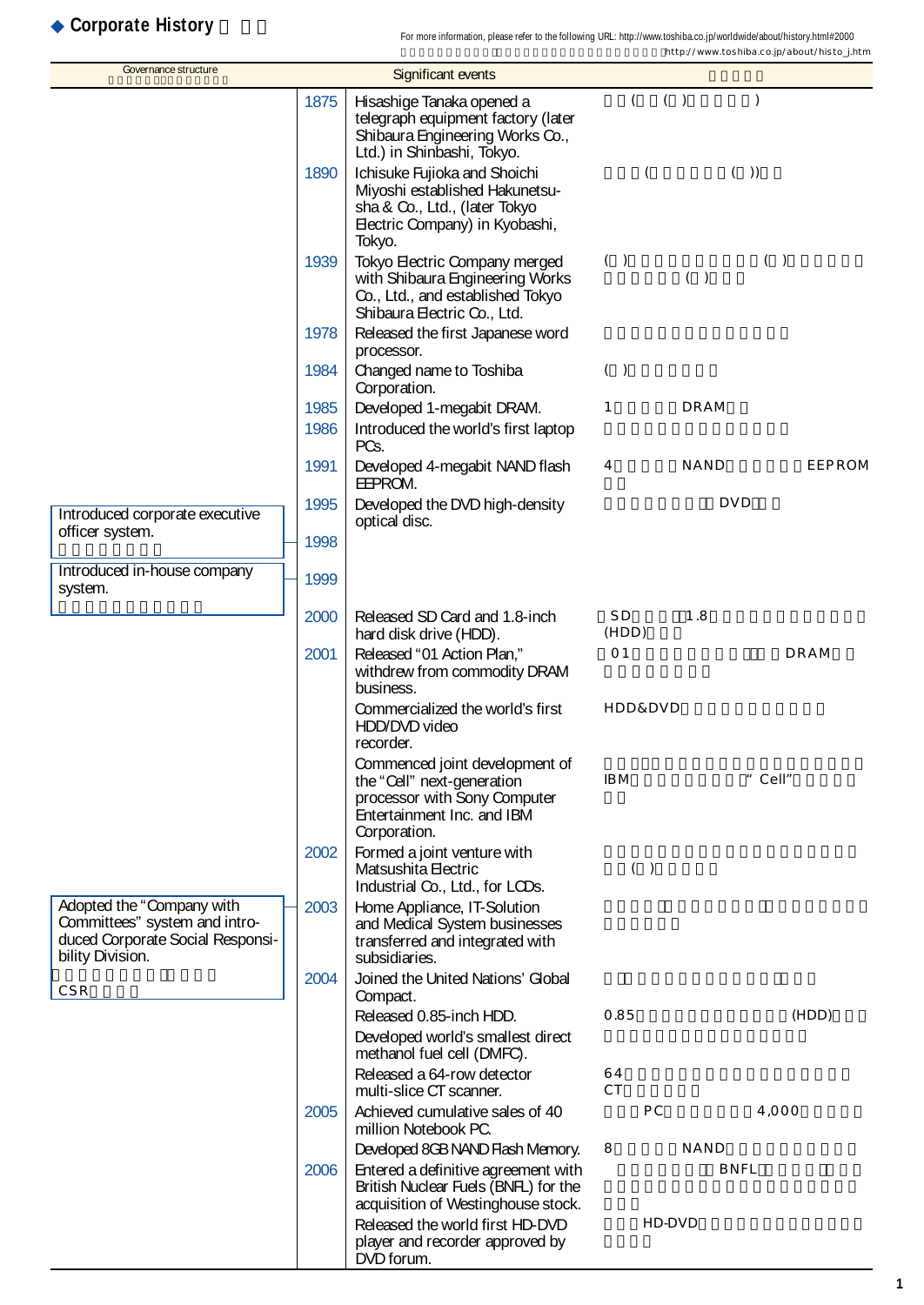## **Consolidated Financial Summary**

|                                                                                                                                                                                                                                 |                             | 96/3               | '97/3              |
|---------------------------------------------------------------------------------------------------------------------------------------------------------------------------------------------------------------------------------|-----------------------------|--------------------|--------------------|
| Net Sales, Operating Income (Loss) and                                                                                                                                                                                          |                             |                    |                    |
| Net Income (Loss)                                                                                                                                                                                                               |                             |                    |                    |
| Net sales                                                                                                                                                                                                                       |                             | ¥5,192.2           | ¥5,521.9           |
| Cost of sales                                                                                                                                                                                                                   |                             | 3,647.6<br>1,282.0 | 3,932.6            |
| Selling, general and administrative expenses<br>Operating income (loss)                                                                                                                                                         |                             | 262.6              | 1,391.5<br>197.8   |
| Income (loss) before income taxes and minority interest                                                                                                                                                                         |                             | 195.2              | 140.0              |
| Income taxes                                                                                                                                                                                                                    |                             | 103.0              | 71.6               |
| Net income (loss)                                                                                                                                                                                                               |                             | 90.4               | 67.1               |
| EBITDA*1                                                                                                                                                                                                                        | EBITDA <sup>1</sup>         | 533.8              | 446.9              |
| <b>Profitability Ratios</b>                                                                                                                                                                                                     |                             |                    |                    |
| Operating income ratio (%)                                                                                                                                                                                                      | %                           | 5.1                | 3.6                |
| Return on sales (%)                                                                                                                                                                                                             | %                           | 1.7                | 1.2                |
| Cost of sales ratio (%)                                                                                                                                                                                                         | $\%$                        | 70.2               | 71.2               |
| Selling, general and administrative expenses ratio (%)                                                                                                                                                                          | %                           | 24.7               | 25.2               |
| Total Assets, Total Shareholders' Equity and                                                                                                                                                                                    |                             |                    |                    |
| <b>Interest-Bearing Debt</b>                                                                                                                                                                                                    |                             |                    |                    |
| Total assets<br>Total shareholders' equity                                                                                                                                                                                      |                             | 5,743.0<br>1,384.6 | 5,933.2<br>1,388.8 |
| Interest-bearing debt                                                                                                                                                                                                           |                             | 1,810.7            | 1,954.0            |
| Long-term debt                                                                                                                                                                                                                  |                             | 672.7              | 718.2              |
| Short-term debt                                                                                                                                                                                                                 |                             | 1,138.0            | 1,235.8            |
| Shareholders' equity ratio (%) <sup>*2</sup>                                                                                                                                                                                    | %<br>$\overline{2}$         | 24.1               | 23.4               |
| Debt/equity ratio (Times)*3                                                                                                                                                                                                     | $\mathsf 3$                 | 1.3                | 1.4                |
| R&D, Capital Expenditures, Depreciation                                                                                                                                                                                         |                             |                    |                    |
| R&D expenditures                                                                                                                                                                                                                |                             | 314.8              | 332.6              |
| Capital expenditures (Property, plant and equipment)                                                                                                                                                                            |                             | 308.7<br>262.0     | 341.0<br>252.7     |
| Depreciation (Property, plant and equipment)                                                                                                                                                                                    |                             |                    |                    |
| <b>Return Indicators</b>                                                                                                                                                                                                        | $\overline{4}$              |                    |                    |
| Return on equity (ROE) (%)*4<br>Return on total assets (ROA) (%)* <sup>5</sup>                                                                                                                                                  | ROE<br>%<br>$\,$ 5<br>ROA % | 6.8<br>1.6         | 4.8<br>1.1         |
|                                                                                                                                                                                                                                 |                             |                    |                    |
| <b>Efficiency Indicators</b><br>Inventory turnover (Times)*6                                                                                                                                                                    | 6                           | 4.71               | 5.15               |
| Asset turnover (Times)*7                                                                                                                                                                                                        | $\overline{7}$              | 0.92               | 0.95               |
| Inventory turnover (Days)*8                                                                                                                                                                                                     | 8                           | 77.41              | 70.82              |
| <b>Cash Flows</b>                                                                                                                                                                                                               |                             |                    |                    |
| Net cash provided by operating activities                                                                                                                                                                                       |                             | 403.5              | 142.1              |
| Net cash used in investing activities                                                                                                                                                                                           |                             | (277.7)            | (280.4)            |
| Net cash (used in) provided by financing activities                                                                                                                                                                             |                             | (110.7)            | 27.3               |
| Effect of exchange rate changes on cash and cash equivalents                                                                                                                                                                    |                             | 11.3               | 12.0               |
| Net (decrease) increase in cash and cash equivalents                                                                                                                                                                            |                             | 26.4               | (99.0)             |
| Cash and cash equivalents at end of year                                                                                                                                                                                        |                             | 679.4              | 580.4              |
| <b>Liquidity Indicators</b>                                                                                                                                                                                                     |                             |                    |                    |
| Debt/cash flow ratio (%)*9                                                                                                                                                                                                      | %<br>10                     | 19.06              | 17.13              |
| Interest coverage ratio (Times)* <sup>10</sup>                                                                                                                                                                                  |                             | 4.8                | 4.2                |
| <b>Corporate Value</b><br>Free cash flow*11                                                                                                                                                                                     | 11                          |                    |                    |
| Market capitalization*12                                                                                                                                                                                                        | 12                          | 125.8<br>2,613.8   | (138.3)<br>2,201.8 |
|                                                                                                                                                                                                                                 |                             |                    |                    |
| <b>Other Data</b><br>Number of employees (Consolidated, Thousands)                                                                                                                                                              |                             | 186                | 186                |
| Number of employees (Non-Consolidated) (Thousands)                                                                                                                                                                              |                             | 71                 | 68                 |
| <b>Ratios of Consolidated to Non-Consolidated</b>                                                                                                                                                                               |                             |                    |                    |
| Performance (Times) (Net sales)                                                                                                                                                                                                 |                             | 1.4                | 1.4                |
| ¥48.9 billion, ¥4.8 billion and ¥4.1 billion of "Subsidy received on return of substitutional portion of Employees' Pension Fund Plan, net of settlement loss of ¥188.1 billion in 2004, ¥8.0 billion in 2005, ¥5.0             |                             |                    |                    |
|                                                                                                                                                                                                                                 |                             |                    |                    |
|                                                                                                                                                                                                                                 |                             |                    |                    |
| +44.5 9 minuti and 2006 are classified as a reduction of selling, general and administrative expenses for the years ended March 31, 2004, 2005 and 2006, respectively.<br>Operating income rates are reduction of selling, gene |                             |                    |                    |
| ended from March 31, 1996 through 2005 has been reclassified to conform with the current classification.                                                                                                                        |                             |                    |                    |
| 2004 3<br>2005 3<br>2006 3                                                                                                                                                                                                      | 2004 3 31                   | 1,881<br>2005 3 31 |                    |

|   | 2004 3 | 80 | 20053<br>2006 3 31 | 2006 3 | 50  | 489 | 48 | 41 | 2004 3 31        | . 881  | 2005 3 31 |
|---|--------|----|--------------------|--------|-----|-----|----|----|------------------|--------|-----------|
|   | 2001 3 |    |                    |        | 115 |     |    |    | 1996 3           | 2000 3 | 2001 3    |
|   | 1998 3 |    |                    |        |     |     |    |    | 1996 3           | 1997 3 | 1998 3    |
| ŋ | 2006 3 |    |                    |        |     |     |    |    | 1996 3<br>2005 3 |        | 2006 3    |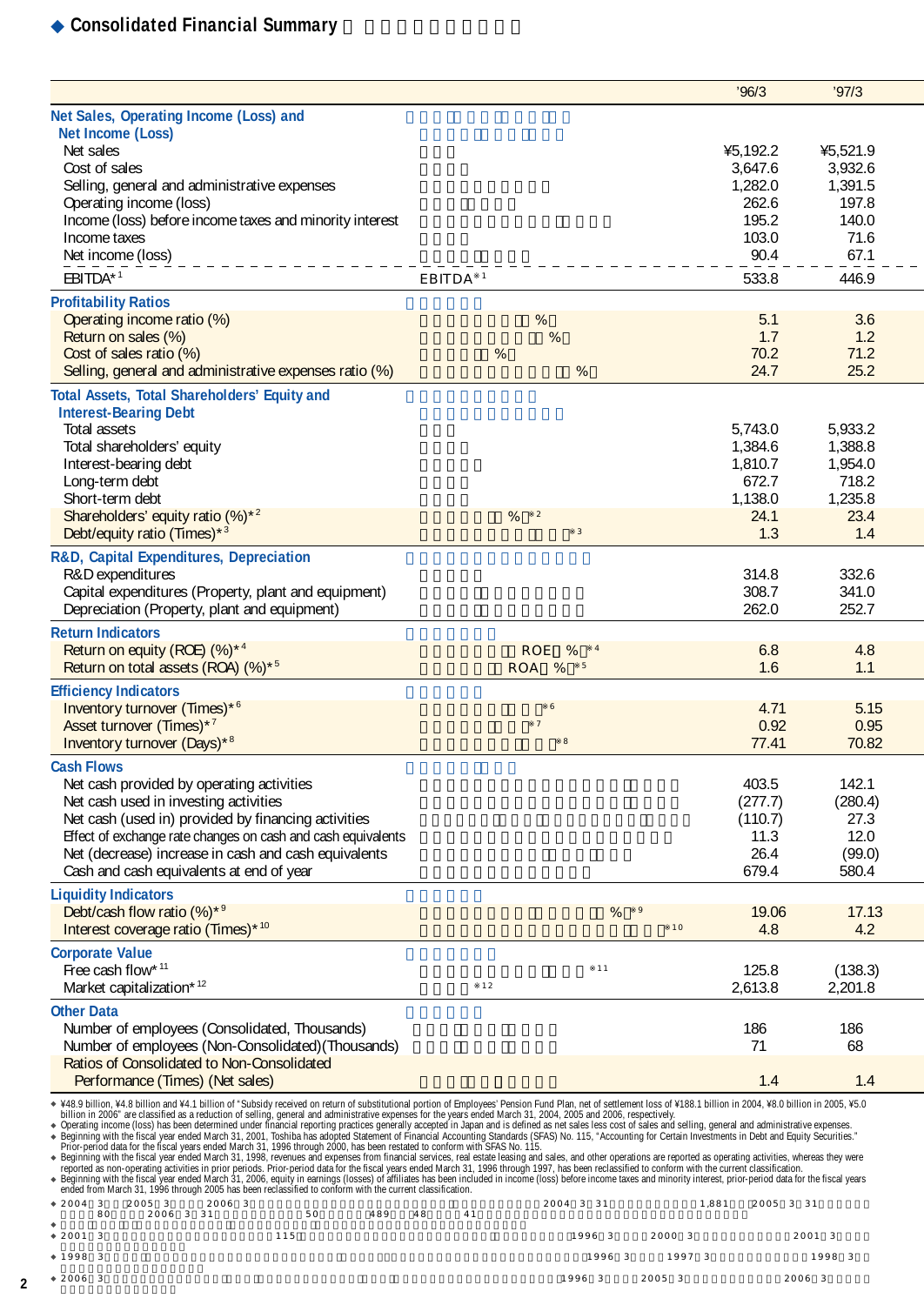|          |                                                                                                                                                                                          |                                                                                                                                                                                                                                                                                                                                                                                                                                                                                                                                                                                     |                                                                                                                                                                                                                                                                                                                                                         |                                                                                               |                                    |                     | (Billion ¥                   |          |
|----------|------------------------------------------------------------------------------------------------------------------------------------------------------------------------------------------|-------------------------------------------------------------------------------------------------------------------------------------------------------------------------------------------------------------------------------------------------------------------------------------------------------------------------------------------------------------------------------------------------------------------------------------------------------------------------------------------------------------------------------------------------------------------------------------|---------------------------------------------------------------------------------------------------------------------------------------------------------------------------------------------------------------------------------------------------------------------------------------------------------------------------------------------------------|-----------------------------------------------------------------------------------------------|------------------------------------|---------------------|------------------------------|----------|
| '98/3    | '99/3                                                                                                                                                                                    | '00/3                                                                                                                                                                                                                                                                                                                                                                                                                                                                                                                                                                               | '01/3                                                                                                                                                                                                                                                                                                                                                   | '02/3                                                                                         | '03/3                              | '04/3               | '05/3                        | '06/3    |
| ¥5,458.5 | ¥5,300.9                                                                                                                                                                                 | ¥5,749.4                                                                                                                                                                                                                                                                                                                                                                                                                                                                                                                                                                            | ¥5,951.4                                                                                                                                                                                                                                                                                                                                                | ¥5,394.0                                                                                      | ¥5,655.8                           | ¥5,579.5            | ¥5,836.1                     | ¥6,343.5 |
| 3,960.2  | 3,890.6                                                                                                                                                                                  | 4,254.4                                                                                                                                                                                                                                                                                                                                                                                                                                                                                                                                                                             | 4,323.5                                                                                                                                                                                                                                                                                                                                                 | 4,070.1                                                                                       | 4,146.5                            | 4,075.3             | 4,296.6                      | 4,659.8  |
| 1,416.0  | 1,379.8                                                                                                                                                                                  | 1,394.0                                                                                                                                                                                                                                                                                                                                                                                                                                                                                                                                                                             | 1,395.7                                                                                                                                                                                                                                                                                                                                                 | 1,437.5                                                                                       | 1,393.8                            | 1,329.6             | 1,384.8                      | 1,443.1  |
| 82.3     | 30.5                                                                                                                                                                                     | 101.0                                                                                                                                                                                                                                                                                                                                                                                                                                                                                                                                                                               | 232.1                                                                                                                                                                                                                                                                                                                                                   | (113.6)                                                                                       | 115.5                              | 174.6               | 154.8                        | 240.6    |
| 30.6     | 13.2                                                                                                                                                                                     | (39.2)                                                                                                                                                                                                                                                                                                                                                                                                                                                                                                                                                                              | 197.5                                                                                                                                                                                                                                                                                                                                                   | (374.2)                                                                                       | 55.7                               | 135.8               | 111.2                        | 178.2    |
| 17.3     | 20.9                                                                                                                                                                                     | (4.5)                                                                                                                                                                                                                                                                                                                                                                                                                                                                                                                                                                               | 96.1                                                                                                                                                                                                                                                                                                                                                    | (113.9)                                                                                       | 48.5                               | 102.2               | 55.9                         | 90.1     |
| 14.7     | (9.1)                                                                                                                                                                                    | (32.9)                                                                                                                                                                                                                                                                                                                                                                                                                                                                                                                                                                              | 96.2                                                                                                                                                                                                                                                                                                                                                    | (254.0)                                                                                       | 18.5                               | 28.8                | 46.0                         | 78.2     |
| 378.5    | 378.3                                                                                                                                                                                    | 352.9                                                                                                                                                                                                                                                                                                                                                                                                                                                                                                                                                                               | 578.4                                                                                                                                                                                                                                                                                                                                                   | (18.1)                                                                                        | 340.8                              | 405.4               | 374.3                        | 457.0    |
| 1.5      | 0.6                                                                                                                                                                                      | 1.8                                                                                                                                                                                                                                                                                                                                                                                                                                                                                                                                                                                 | 3.9                                                                                                                                                                                                                                                                                                                                                     | (2.1)                                                                                         | 2.0                                | 3.1                 | 2.7                          | 3.8      |
| 0.3      | (0.2)                                                                                                                                                                                    | (0.6)                                                                                                                                                                                                                                                                                                                                                                                                                                                                                                                                                                               | 1.6                                                                                                                                                                                                                                                                                                                                                     | (4.7)                                                                                         | 0.3                                | 0.5                 | 0.8                          | 1.2      |
| 72.6     | 73.4                                                                                                                                                                                     | 74.0                                                                                                                                                                                                                                                                                                                                                                                                                                                                                                                                                                                | 72.6                                                                                                                                                                                                                                                                                                                                                    | 75.5                                                                                          | 73.3                               | 73.0                | 73.6                         | 73.5     |
| 25.9     | 26.0                                                                                                                                                                                     | 24.2                                                                                                                                                                                                                                                                                                                                                                                                                                                                                                                                                                                | 23.5                                                                                                                                                                                                                                                                                                                                                    | 26.6                                                                                          | 24.6                               | 24.7                | 23.7                         | 22.7     |
| 6,166.3  | 6,101.9                                                                                                                                                                                  | 5,780.0                                                                                                                                                                                                                                                                                                                                                                                                                                                                                                                                                                             | 5,724.6                                                                                                                                                                                                                                                                                                                                                 | 5,407.8                                                                                       | 5,238.9                            | 4,462.2             | 4,571.4                      | 4,727.1  |
| 1,305.9  | 1,128.8                                                                                                                                                                                  | 1,060.1                                                                                                                                                                                                                                                                                                                                                                                                                                                                                                                                                                             | 1,047.9                                                                                                                                                                                                                                                                                                                                                 | 705.3                                                                                         | 571.1                              | 755.0               | 815.5                        | 1,002.2  |
| 2,260.8  | 2,181.7                                                                                                                                                                                  | 1,967.3                                                                                                                                                                                                                                                                                                                                                                                                                                                                                                                                                                             | 1,787.6                                                                                                                                                                                                                                                                                                                                                 | 1,818.5                                                                                       | 1,653.4                            | 1,199.5             | 1,111.4                      | 917.5    |
| 1,012.4  | 1,178.4                                                                                                                                                                                  | 1,121.9                                                                                                                                                                                                                                                                                                                                                                                                                                                                                                                                                                             | 990.3                                                                                                                                                                                                                                                                                                                                                   | 888.7                                                                                         | 882.0                              | 701.9               | 683.4                        | 611.4    |
| 1,248.4  | 1,003.3                                                                                                                                                                                  | 845.4                                                                                                                                                                                                                                                                                                                                                                                                                                                                                                                                                                               | 797.3                                                                                                                                                                                                                                                                                                                                                   | 929.8                                                                                         | 771.4                              | 497.6               | 428.0                        | 306.1    |
| 21.2     | 18.5                                                                                                                                                                                     | 18.3                                                                                                                                                                                                                                                                                                                                                                                                                                                                                                                                                                                | 18.3                                                                                                                                                                                                                                                                                                                                                    | 13.0                                                                                          | 10.9                               | 16.9                | 17.8                         | 21.2     |
| 1.7      | 1.9                                                                                                                                                                                      | 1.9                                                                                                                                                                                                                                                                                                                                                                                                                                                                                                                                                                                 | 1.7                                                                                                                                                                                                                                                                                                                                                     | 2.6                                                                                           | 2.9                                | 1.6                 | 1.4                          | 0.9      |
| 322.9    | 316.7                                                                                                                                                                                    | 334.4                                                                                                                                                                                                                                                                                                                                                                                                                                                                                                                                                                               | 327.9                                                                                                                                                                                                                                                                                                                                                   | 326.2                                                                                         | 331.5                              | 336.7               | 348.0                        | 372.4    |
| 339.6    | 375.5                                                                                                                                                                                    | 298.5                                                                                                                                                                                                                                                                                                                                                                                                                                                                                                                                                                               | 269.5                                                                                                                                                                                                                                                                                                                                                   | 348.2                                                                                         | 230.5                              | 227.3               | 318.4                        | 338.8    |
| 291.4    | 309.8                                                                                                                                                                                    | 329.6                                                                                                                                                                                                                                                                                                                                                                                                                                                                                                                                                                               | 308.3                                                                                                                                                                                                                                                                                                                                                   | 311.2                                                                                         | 237.9                              | 223.9               | 215.8                        | 228.6    |
| 1.1      | (0.7)                                                                                                                                                                                    | (3.0)                                                                                                                                                                                                                                                                                                                                                                                                                                                                                                                                                                               | 9.1                                                                                                                                                                                                                                                                                                                                                     | (29.0)                                                                                        | 2.9                                | 4.3                 | 5.9                          | 8.6      |
| 0.2      | (0.1)                                                                                                                                                                                    | (0.6)                                                                                                                                                                                                                                                                                                                                                                                                                                                                                                                                                                               | 1.7                                                                                                                                                                                                                                                                                                                                                     | (4.6)                                                                                         | 0.3                                | 0.6                 | 1.0                          | 1.7      |
| 5.27     | 5.30                                                                                                                                                                                     | 6.27                                                                                                                                                                                                                                                                                                                                                                                                                                                                                                                                                                                | 7.18                                                                                                                                                                                                                                                                                                                                                    | 7.13                                                                                          | 8.55                               | 8.87                | 9.13                         | 9.65     |
| 0.90     | 0.86                                                                                                                                                                                     | 0.97                                                                                                                                                                                                                                                                                                                                                                                                                                                                                                                                                                                | 1.03                                                                                                                                                                                                                                                                                                                                                    | 0.97                                                                                          | 1.06                               | 1.15                | 1.29                         | 1.36     |
| 69.21    | 66.85                                                                                                                                                                                    | 58.25                                                                                                                                                                                                                                                                                                                                                                                                                                                                                                                                                                               | 50.81                                                                                                                                                                                                                                                                                                                                                   | 51.19                                                                                         | 42.69                              | 41.15               | 40.00                        | 37.83    |
| 272.8    | 264.9                                                                                                                                                                                    | 435.9                                                                                                                                                                                                                                                                                                                                                                                                                                                                                                                                                                               | 453.6                                                                                                                                                                                                                                                                                                                                                   | 149.2                                                                                         | 271.6                              | 322.7               | 305.5                        | 501.4    |
| (300.2)  | (280.1)                                                                                                                                                                                  | (293.2)                                                                                                                                                                                                                                                                                                                                                                                                                                                                                                                                                                             | (176.7)                                                                                                                                                                                                                                                                                                                                                 | (325.6)                                                                                       | (148.0)                            | (189.5)             | (243.1)                      | (303.4)  |
| 65.6     | (94.3)                                                                                                                                                                                   | (158.7)                                                                                                                                                                                                                                                                                                                                                                                                                                                                                                                                                                             | (285.6)                                                                                                                                                                                                                                                                                                                                                 | 53.5                                                                                          | (159.8)                            | (132.7)             | (92.3)                       | (235.3)  |
| (2.6)    | (8.7)                                                                                                                                                                                    | (16.6)                                                                                                                                                                                                                                                                                                                                                                                                                                                                                                                                                                              | 31.1                                                                                                                                                                                                                                                                                                                                                    | 5.8                                                                                           | (7.2)                              | (8.3)               | 5.6                          | 13.2     |
| 35.5     | (118.2)                                                                                                                                                                                  | (32.5)                                                                                                                                                                                                                                                                                                                                                                                                                                                                                                                                                                              | 22.4                                                                                                                                                                                                                                                                                                                                                    | (117.2)                                                                                       | (43.3)                             | (7.8)               | (24.2)                       | (24.1)   |
| 615.9    | 497.8                                                                                                                                                                                    | 465.2                                                                                                                                                                                                                                                                                                                                                                                                                                                                                                                                                                               | 487.6                                                                                                                                                                                                                                                                                                                                                   | 370.4                                                                                         | 327.1                              | 319.3               | 295.0                        | 270.9    |
| 14.64    | 13.68                                                                                                                                                                                    | 15.23                                                                                                                                                                                                                                                                                                                                                                                                                                                                                                                                                                               | 23.22                                                                                                                                                                                                                                                                                                                                                   | 4.01                                                                                          | 16.09                              | 19.47               | 24.87                        | 32.77    |
| 1.9      | 1.0                                                                                                                                                                                      | 2.8                                                                                                                                                                                                                                                                                                                                                                                                                                                                                                                                                                                 | 6.1                                                                                                                                                                                                                                                                                                                                                     | (3.3)                                                                                         | 5.3                                | 8.9                 | 7.6                          | 10.3     |
| (27.4)   | (15.1)                                                                                                                                                                                   | 142.8                                                                                                                                                                                                                                                                                                                                                                                                                                                                                                                                                                               | 276.9                                                                                                                                                                                                                                                                                                                                                   | (176.4)                                                                                       | 123.6                              | 133.2               | 62.4                         | 198.0    |
| 1,738.3  | 2,604.2                                                                                                                                                                                  | 3,367.1                                                                                                                                                                                                                                                                                                                                                                                                                                                                                                                                                                             | 2,356.3                                                                                                                                                                                                                                                                                                                                                 | 1,815.5                                                                                       | 1,007.6                            | 1,519.4             | 1,442.1                      | 2,201.8  |
| 186      | 198                                                                                                                                                                                      | 191                                                                                                                                                                                                                                                                                                                                                                                                                                                                                                                                                                                 | 188                                                                                                                                                                                                                                                                                                                                                     | 176                                                                                           | 166                                | 161                 | 165                          | 172      |
| 66       | 63                                                                                                                                                                                       | 58                                                                                                                                                                                                                                                                                                                                                                                                                                                                                                                                                                                  | 53                                                                                                                                                                                                                                                                                                                                                      | 46                                                                                            | 40                                 | 32                  | 31                           | 32       |
| 1.5      | 1.6                                                                                                                                                                                      | 1.6                                                                                                                                                                                                                                                                                                                                                                                                                                                                                                                                                                                 | 1.6                                                                                                                                                                                                                                                                                                                                                     | 1.7                                                                                           | 1.7                                | 1.9                 | 2.1                          | 1.9      |
|          | 6. Inventory turnover (Times) = Net sales / Average inventory<br>7. Asset turnover (Times) = Net sales / Average total assets<br>8. Inventory turnover (Days) = 365 / Inventory turnover | 1. EBITDA = Income (loss) before income taxes and minority interest + interest + depreciation<br>2. Shareholders' equity ratio (%) = Total shareholders' equity / Total assets $\times$ 100<br>3. Debt/equity ratio (Times) = Interest-bearing debt / Total shareholders' equity<br>4. Return on equity (ROE) (%) = Net income (loss) / Average total shareholders' equity $\times$ 100<br>5. Return on total assets (ROA) (%) = Net income (loss) / Average total assets $\times$ 100<br>12. Market capitalization = Common stock price [Year-end/Yen/Close] x Total issued shares | 9. Debt/cash flow ratio (%) = (Net income (loss) + Depreciation and amortization) / Average interest-bearing debt $\times$ 100<br>10. Interest coverage ratio (Times) = (Operating income (loss) + Interest and dividends) / Interest expense<br>11. Free cash flow = Net cash provided by operating activities - Net cash used in investing activities | 1. EBITDA<br>$\mathbf{2}$ .<br>3.<br>4.<br>5.<br>$6$ .<br>7.<br>8.<br>9.<br>10.<br>11.<br>12. | $\%$<br>(ROE) %<br>(ROA) %<br>$\%$ | $\times$ 100<br>365 | $\times$ 100<br>$\times$ 100 |          |

 $\overline{a}$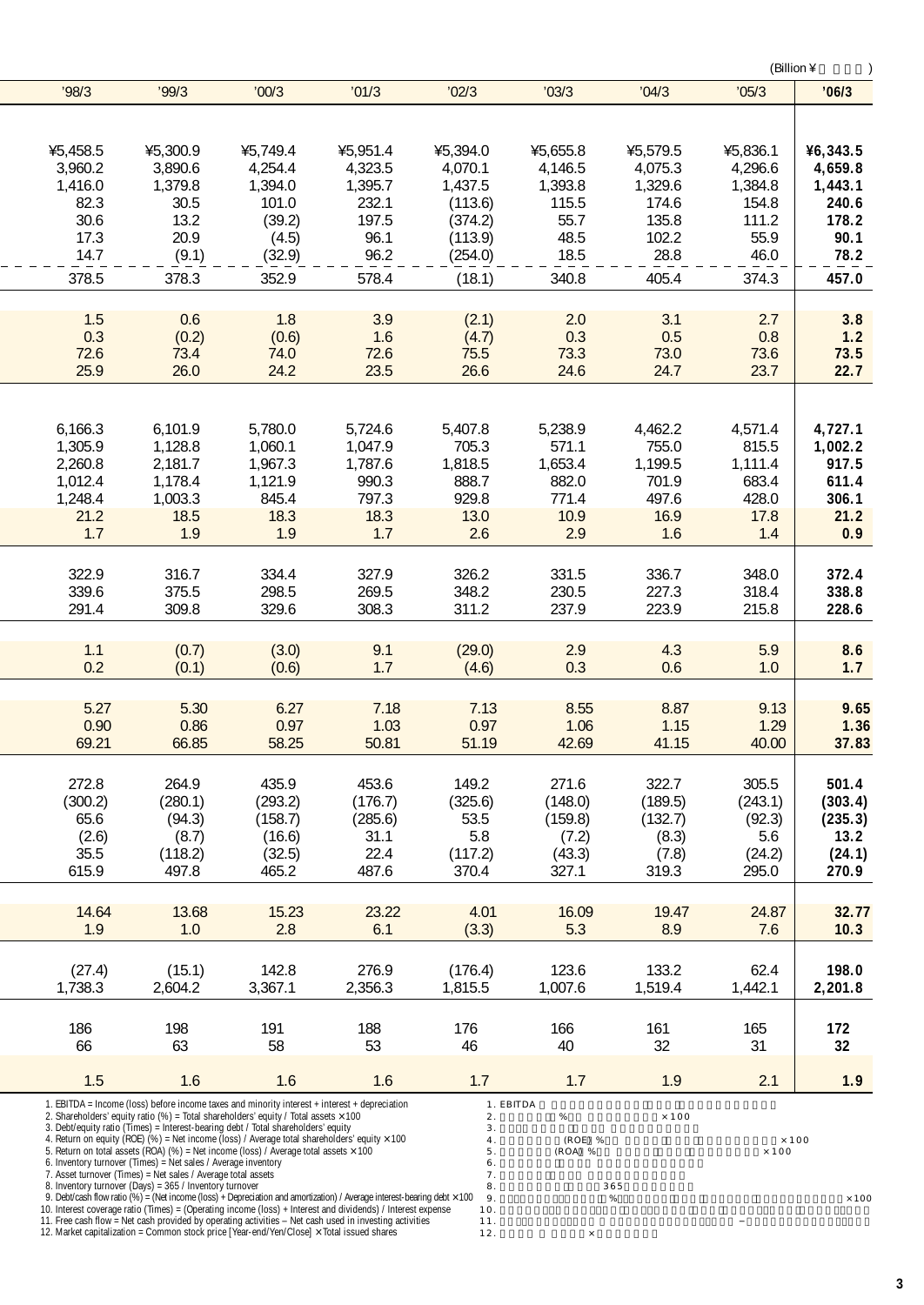## **Key Indicators (Consolidated)**











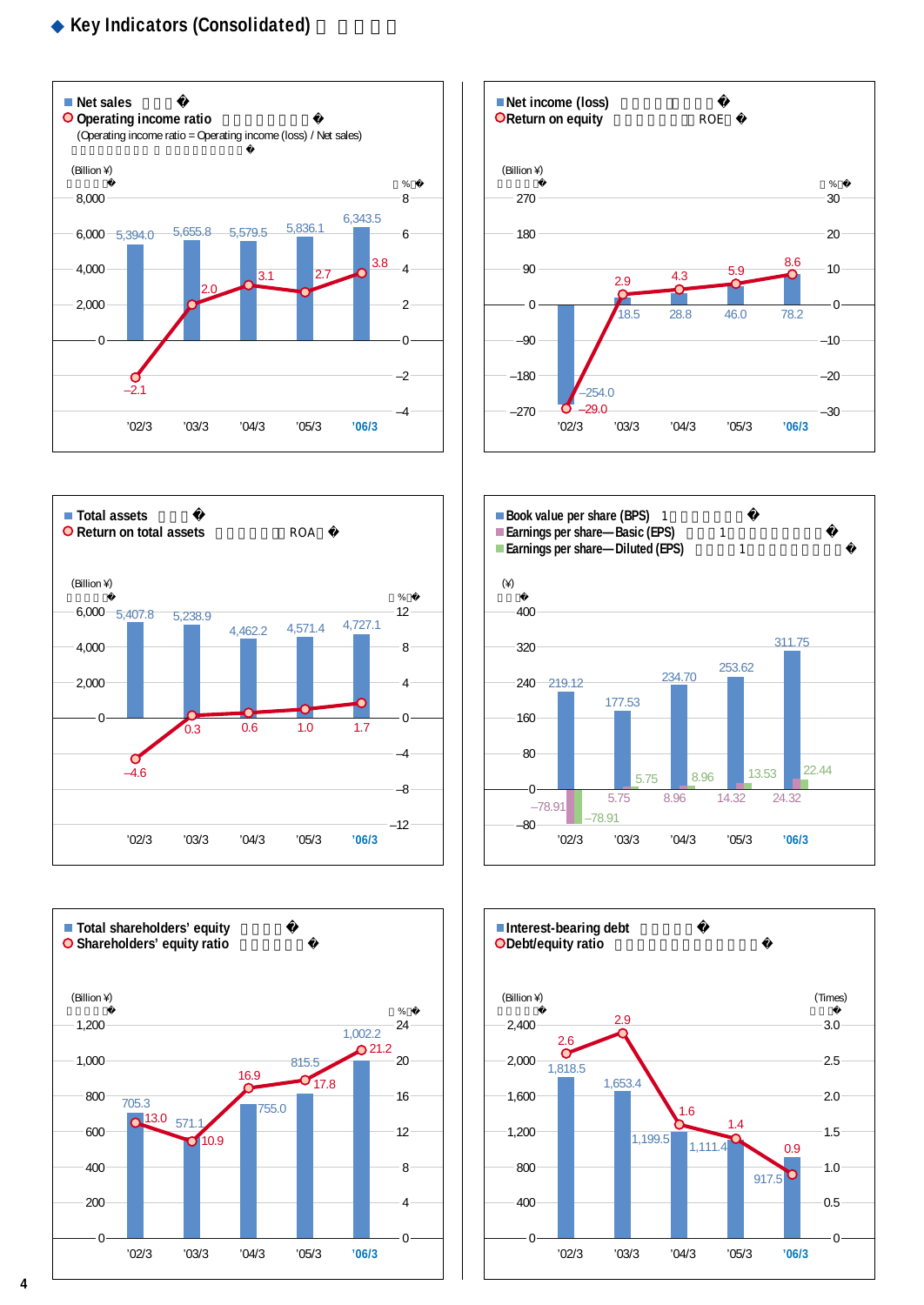





#### **Capital and R&D Expenditures and Depreciation for Electronic Devices**





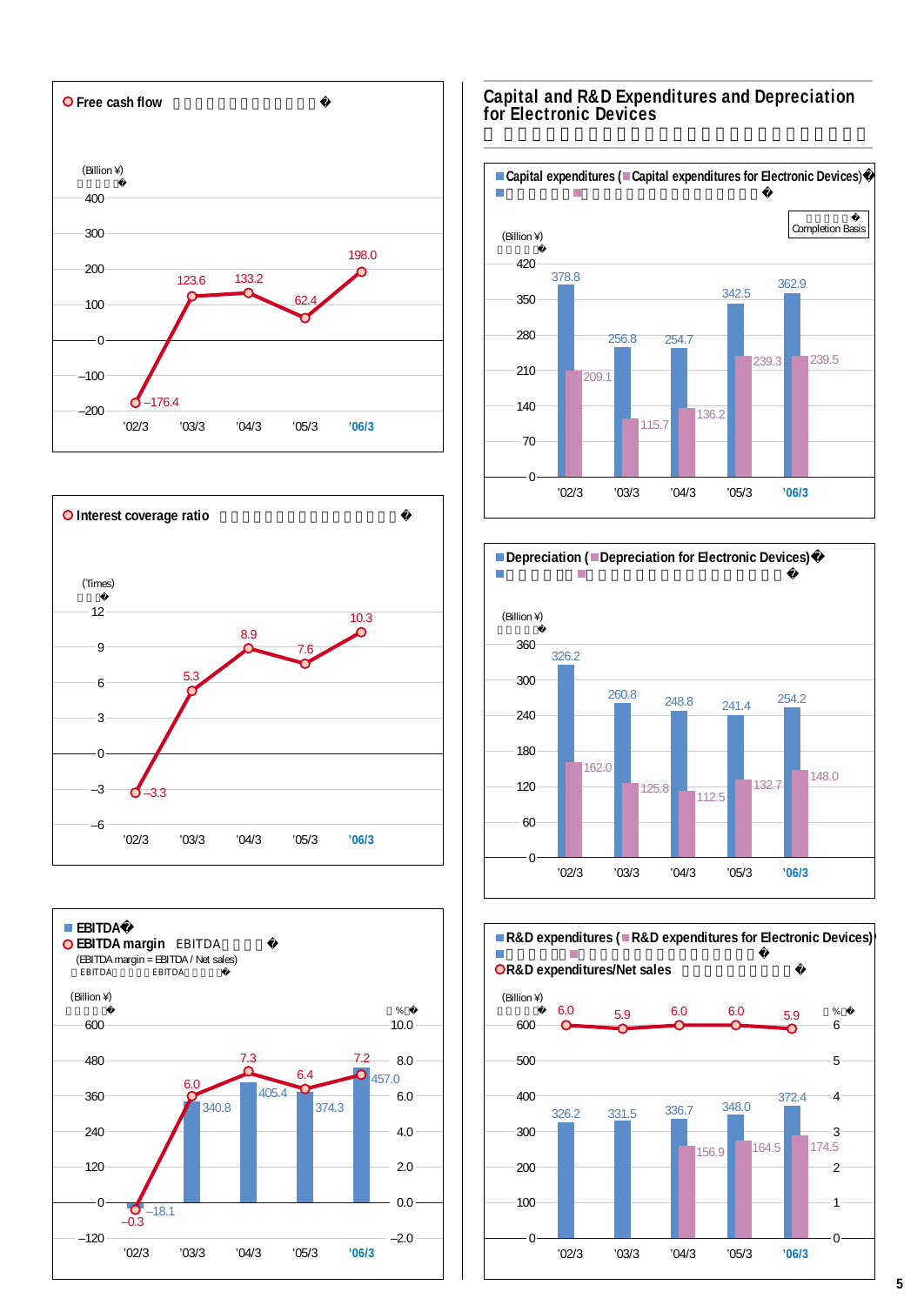## **Industry Segment Performance**

|                              |          |                          |                                |                          |          |                          |          |                          | (Billion ¥ | $\mathcal{E}$            |
|------------------------------|----------|--------------------------|--------------------------------|--------------------------|----------|--------------------------|----------|--------------------------|------------|--------------------------|
|                              |          | Change (%)               |                                | Change (%)               |          | Change (%)               |          | Change (%)               |            | Change (%)               |
|                              | '02/3    |                          | '03/3                          |                          | '04/3    |                          | '05/3    |                          | '06/3      |                          |
| <b>Digital Products</b>      |          |                          |                                |                          |          |                          |          |                          |            |                          |
| Net sales                    | ¥1,885.3 | $\overline{\phantom{0}}$ | ¥2,073.0                       | 10.0                     | ¥2,009.4 | (3.1)                    | ¥2,224.2 | 10.7                     | ¥2,536.5   | 14.0                     |
| Share of net sales (%)       | 31.4     |                          | 32.9                           |                          | 32.9     |                          | 35.1     | $\overline{\phantom{0}}$ | 36.9       |                          |
| Operating income (loss)      | (1.9)    | —                        | 24.8                           | —                        | (23.8)   | $\qquad \qquad -$        | 7.3      | —                        | 20.9       | 187.1                    |
| Operating income ratio (%)   | (0.1)    |                          | 1.2                            |                          | (1.2)    | $\overline{\phantom{0}}$ | 0.3      | $\overline{\phantom{0}}$ | 0.8        |                          |
| Number of employees          |          | $\overline{\phantom{0}}$ |                                | $\overline{\phantom{0}}$ | 42,000   | $\overline{\phantom{0}}$ | 43,000   | 2.4                      | 45,000     | 4.7                      |
| R&D expenditures             |          |                          |                                |                          | 94.7     | $\equiv$                 | 101.7    | 7.4                      | 108.3      | 6.5                      |
| Depreciation                 | 41.2     | $\overline{\phantom{0}}$ | 34.3                           | (16.7)                   | 35.5     | 3.5                      | 32.6     | (8.3)                    | 32.1       | (1.5)                    |
| Capital expenditures         | 55.1     | $\overline{\phantom{0}}$ | 35.1                           | (36.3)                   | 48.6     | 38.4                     | 36.5     | (24.9)                   | 44.2       | 21.2                     |
| Total assets                 | 885.5    | $\overline{\phantom{0}}$ | 905.0                          | 2.2                      | 872.6    | (3.6)                    | 966.1    | 10.7                     | 1,092.1    | 13.0                     |
| <b>Electronic Devices</b>    |          |                          |                                |                          |          |                          |          |                          |            |                          |
| Net sales                    | 1,044.4  | $\qquad \qquad -$        | 1,274.4                        | 22.0                     | 1,283.6  | 0.7                      | 1,307.2  | 1.8                      | 1,388.1    | 6.2                      |
| Share of net sales (%)       | 17.4     | —                        | 20.2                           | $\overline{\phantom{0}}$ | 21.0     |                          | 20.7     | $\overline{\phantom{0}}$ | 20.2       |                          |
| Operating income (loss)      | (175.2)  | $\overline{\phantom{0}}$ | 31.9                           | $\overline{\phantom{0}}$ | 117.0    | 267.3                    | 92.5     | (20.9)                   | 123.3      | 33.3                     |
| Operating income ratio (%)   | (16.8)   | —                        | 2.5                            |                          | 9.1      | $\qquad \qquad -$        | 7.1      | $\overline{\phantom{0}}$ | 8.9        | —                        |
| Number of employees          | —        | $\overline{\phantom{0}}$ | $\overline{\phantom{0}}$       | $\overline{\phantom{0}}$ | 35,000   | $\overline{\phantom{0}}$ | 33,000   | (5.7)                    | 33,000     | 0.0                      |
| R&D expenditures             |          |                          |                                |                          | 156.9    |                          | 164.5    | 4.9                      | 174.5      | 6.1                      |
| Depreciation                 | 162.0    | $\overline{\phantom{0}}$ | 125.8                          | (22.4)                   | 112.5    | (10.6)                   | 132.7    | 18.0                     | 148.0      | 11.6                     |
| Capital expenditures         | 209.1    | $\overline{\phantom{0}}$ | 115.7                          | (44.7)                   | 136.2    | 17.7                     | 239.3    | 75.8                     | 239.5      | 0.0                      |
| Total assets                 | 1,302.7  | $\overline{\phantom{0}}$ | 1,232.4                        | (5.4)                    | 1,241.5  | 0.7                      | 1,271.0  | 2.4                      | 1,323.7    | 4.1                      |
| <b>Social Infrastructure</b> |          |                          |                                |                          |          |                          |          |                          |            |                          |
| Net sales                    | 1,930.9  | $\overline{\phantom{0}}$ | 1,822.6                        | (5.6)                    | 1,714.1  | (6.0)                    | 1,765.3  | 3.0                      | 1,882.3    | 6.6                      |
| Share of net sales (%)       | 32.2     | $\overline{\phantom{0}}$ | 29.0                           | $\overline{\phantom{0}}$ | 28.0     |                          | 27.9     |                          | 27.4       |                          |
| Operating income             | 41.1     |                          | 39.2                           | (4.7)                    | 58.6     | 49.7                     | 48.6     | (17.1)                   | 76.5       | 57.6                     |
| Operating income ratio (%)   | 2.1      | $\overline{\phantom{0}}$ | 2.1                            | $\overline{\phantom{0}}$ | 3.4      |                          | 2.8      | $\overline{\phantom{0}}$ | 4.1        | —                        |
| Number of employees          | —        | —                        | $\overline{\phantom{0}}$       |                          | 36,000   |                          | 54,000   | 50.0                     | 57,000     | 5.6                      |
| R&D expenditures             |          |                          |                                |                          | 62.2     | $\overline{\phantom{0}}$ | 61.7     | (0.8)                    | 70.9       | 14.9                     |
| Depreciation                 | 63.2     | $\overline{\phantom{0}}$ | 42.8                           | (32.4)                   | 37.7     | (11.9)                   | 34.6     | (8.1)                    | 35.0       | 1.1                      |
| Capital expenditures         | 44.8     | $\qquad \qquad -$        | 34.6                           | (22.8)                   | 27.6     | (20.1)                   | 36.6     | 32.4                     | 44.1       | 20.4                     |
| Total assets                 | 1,852.8  | $\qquad \qquad -$        | 1,671.4                        | (9.8)                    | 1,529.2  | (8.5)                    | 1,493.2  | (2.4)                    | 1,578.0    | 5.7                      |
| <b>Home Appliances</b>       |          |                          |                                |                          |          |                          |          |                          |            |                          |
| Net sales                    | 655.7    | —                        | 633.6                          | (3.4)                    | 637.3    | 0.6                      | 661.0    | 3.7                      | 687.5      | 4.0                      |
| Share of net sales (%)       | 10.9     | $\overline{\phantom{0}}$ | 10.1                           | $\overline{\phantom{0}}$ | 10.4     | $\overline{\phantom{0}}$ | 10.4     | $\overline{\phantom{0}}$ | 10.0       | $\overline{\phantom{0}}$ |
| Operating income             | 10.2     | —                        | 4.1                            | (59.3)                   | 3.5      | (16.0)                   | (3.3)    | —                        | 2.7        |                          |
| Operating income ratio (%)   | 1.6      | —                        | 0.7                            | $\overline{\phantom{0}}$ | 0.5      |                          | (0.5)    | —                        | 0.4        |                          |
| Number of employees          |          | $\overline{\phantom{0}}$ | $\overline{\phantom{0}}$       | $\overline{\phantom{0}}$ | 18,000   | $\overline{\phantom{0}}$ | 22,000   | 22.2                     | 25,000     | 13.6                     |
| R&D expenditures             |          |                          |                                |                          | 18.4     |                          | 19.0     | 3.0                      | 17.7       | (6.5)                    |
| Depreciation                 | 18.4     | $\overline{\phantom{0}}$ | 18.7                           | 1.7                      | 18.8     | 0.3                      | 18.0     | (3.9)                    | 16.6       | (7.8)                    |
| Capital expenditures         | 22.0     | $\overline{\phantom{0}}$ | 21.3                           | (3.6)                    | 19.3     | (9.1)                    | 22.0     | 13.9                     | 27.4       | 24.5                     |
| Total assets                 | 406.0    |                          | 385.1                          | (5.2)                    | 371.9    | (3.4)                    | 390.2    | 4.9                      | 400.8      | 2.7                      |
| <b>Others</b>                |          |                          |                                |                          |          |                          |          |                          |            |                          |
| Net sales                    | 484.9    | $\overline{\phantom{0}}$ | 491.1                          | 1.3                      | 472.7    | (3.7)                    | 371.6    | (21.4)                   | 379.8      | 2.2                      |
| Share of net sales (%)       | 8.1      | $\overline{\phantom{0}}$ | 7.8                            |                          | 7.7      | $\overline{\phantom{0}}$ | 5.9      |                          | 5.5        |                          |
| Operating income             | 11.4     | $\overline{\phantom{0}}$ | 15.5                           | 36.7                     | 18.8     | 21.3                     | 9.8      | (47.7)                   | 18.0       | 82.1                     |
| Operating income ratio (%)   | 2.3      | $\qquad \qquad -$        | 3.2                            | $\overline{\phantom{0}}$ | $4.0$    | $\overline{\phantom{0}}$ | 2.7      | $\overline{\phantom{0}}$ | 4.7        |                          |
| Number of employees          | —        | $\overline{\phantom{0}}$ | $\qquad \qquad \longleftarrow$ | $\overline{\phantom{0}}$ | 30,000   | $\qquad \qquad -$        | 13,000   | (56.7)                   | 12,000     | (7.7)                    |
| R&D expenditures             |          |                          | $\overline{\phantom{0}}$       | $\overline{\phantom{0}}$ | 4.5      | $\equiv$                 | 1.1      | (75.0)                   | 1.0        | (12.2)                   |
| Depreciation                 | 41.4     | $\overline{\phantom{0}}$ | 39.3                           | (5.1)                    | 44.4     | 13.0                     | 23.5     | (47.1)                   | 22.5       | (4.3)                    |
| Capital expenditures         | 47.8     | $\overline{\phantom{0}}$ | 50.2                           | 5.0                      | 23.0     | (54.2)                   | 8.1      | (64.9)                   | 7.7        | (4.2)                    |
| Total assets                 | 978.9    | $\overline{\phantom{0}}$ | 1,080.7                        | 10.4                     | 479.4    | (55.6)                   | 515.4    | 7.5                      | 442.4      | (14.2)                   |

Note: The figures for '02/3 and '03/3 have been reclassified to conform with the current classification.<br>2002 3 2003 3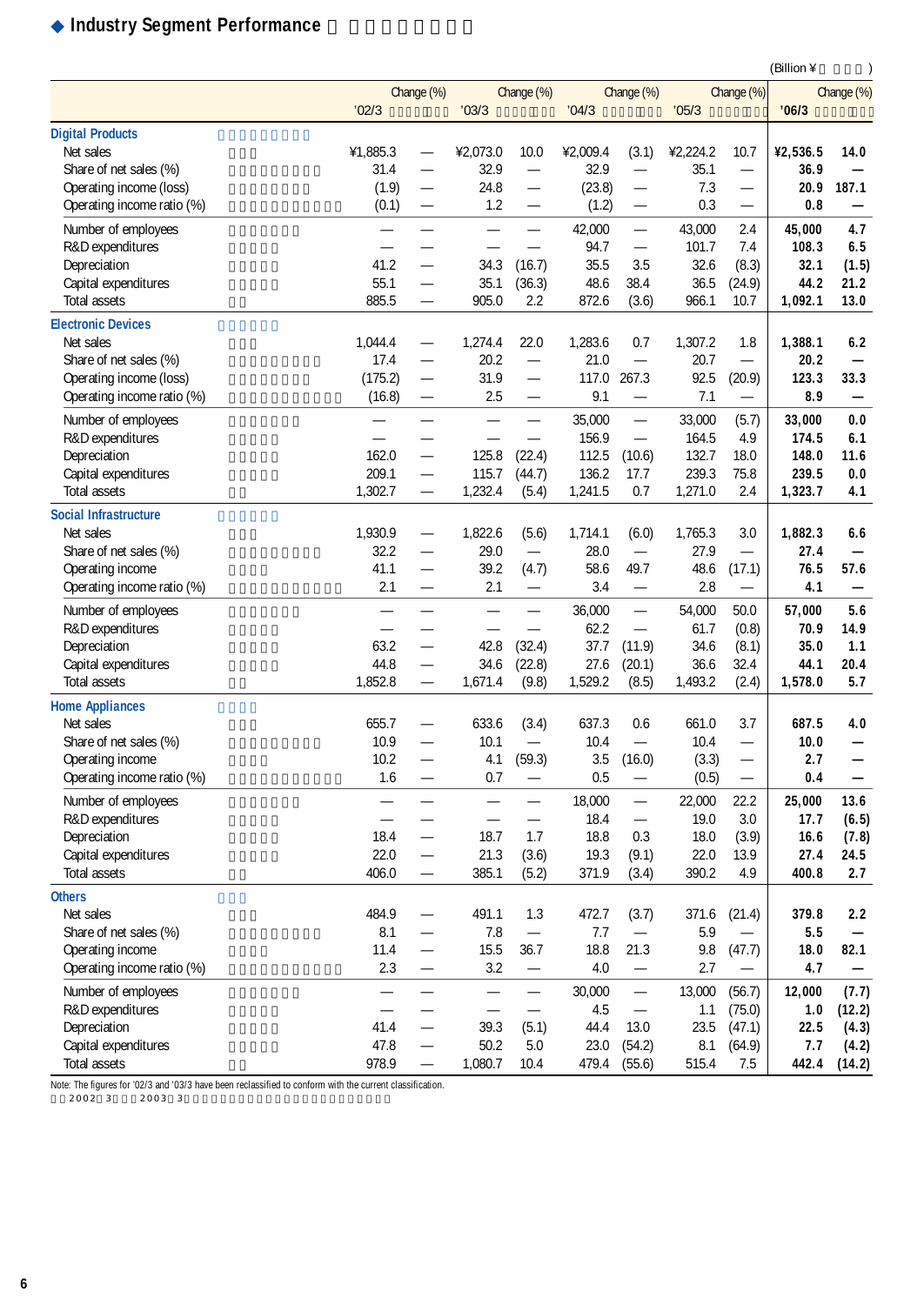### **Industry Segment Performance**











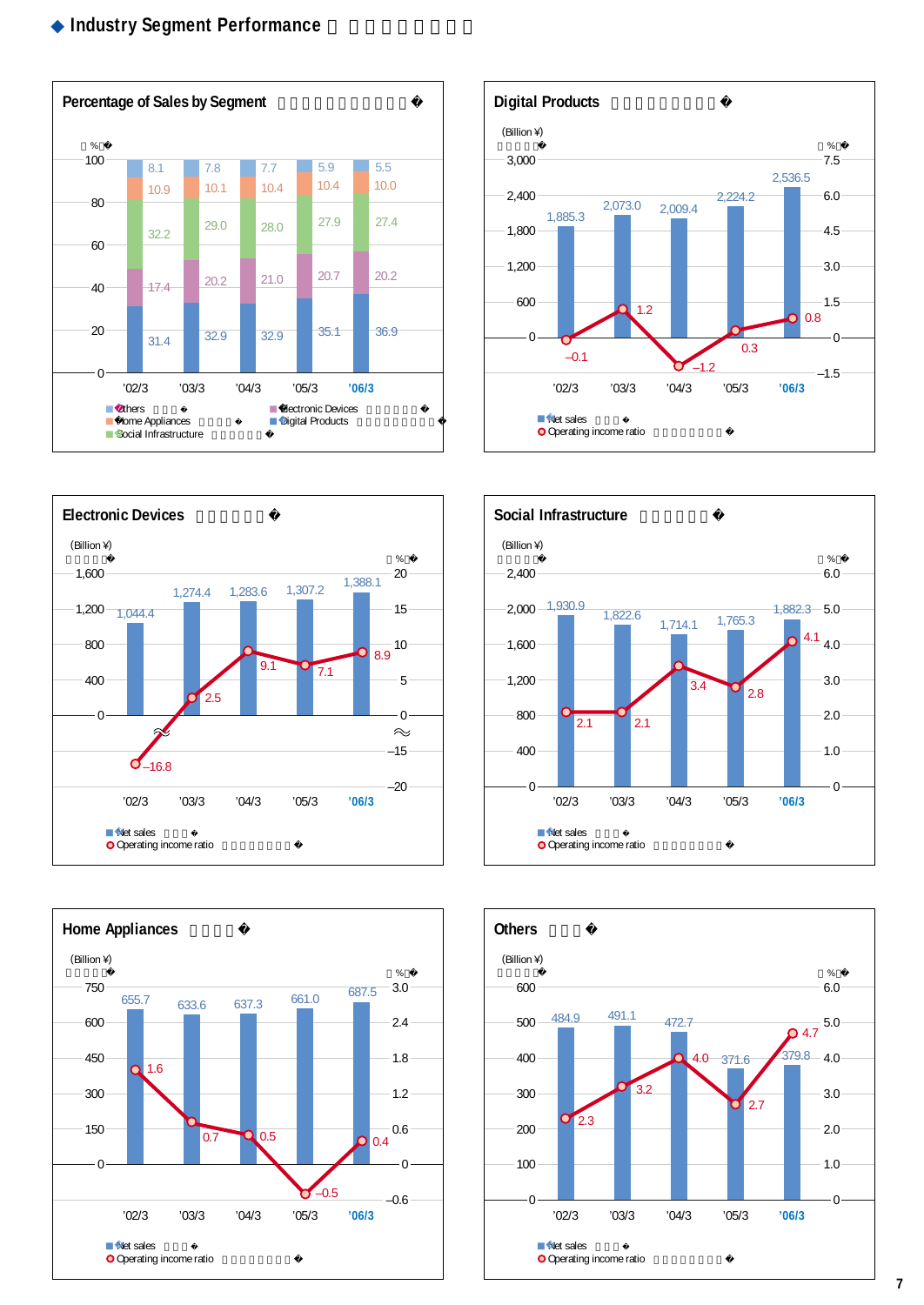## **Geographic Segment Performance**

|                                |           |            |           | (Billion ¥  |            |
|--------------------------------|-----------|------------|-----------|-------------|------------|
|                                | '02/3     | '03/3      | '04/3     | '05/3       | '06/3      |
| <b>Net Sales</b>               |           |            |           |             |            |
| Japan                          | ¥ 4,716.4 | ¥ 4,943.1  | ¥4,935.9  | ¥ $5,015.3$ | ¥ 5,464.4  |
| Overseas                       | 2,212.0   | 2,439.6    | 2,437.2   | 2,783.6     | 3,147.9    |
| Asia                           | 900.4     | 1,085.3    | 1,186.2   | 1,355.2     | 1,521.4    |
| North America                  | 814.9     | 804.7      | 686.9     | 765.3       | 888.5      |
| Europe                         | 439.1     | 491.8      | 504.4     | 596.9       | 658.7      |
| Other                          | 57.6      | 57.8       | 59.7      | 66.2        | 79.3       |
| Eliminations                   | (1,534.4) | (1, 726.9) | (1,793.6) | (1,962.8)   | (2, 268.8) |
| Consolidated                   | 5,394.0   | 5,655.8    | 5,579.5   | 5,836.1     | 6,343.5    |
| <b>Operating Income (Loss)</b> |           |            |           |             |            |
| Japan                          | (166.2)   | 89.8       | 148.7     | 112.8       | 191.9      |
| Overseas                       | 41.9      | 32.7       | 24.6      | 42.1        | 48.4       |
| Asia                           | 22.8      | 24.5       | 13.4      | 20.5        | 22.1       |
| North America                  | 19.2      | 11.7       | 6.6       | 15.6        | 18.1       |
| Europe                         | (0.1)     | (3.2)      | 3.9       | 5.1         | 6.1        |
| Other                          | 0.0       | (0.3)      | 0.7       | 0.9         | 2.1        |
| Eliminations                   | 10.7      | (7.0)      | 1.3       | (0.1)       | 0.3        |
| Consolidated                   | (113.6)   | 115.5      | 174.6     | 154.8       | 240.6      |
| <b>Identifiable Assets</b>     |           |            |           |             |            |
| Japan                          | 4,430.7   | 4,404.0    | 3,589.6   | 3,578.0     | 3,790.5    |
| Overseas                       | 1,017.5   | 868.1      | 933.1     | 1,098.2     | 1,277.1    |
| Asia                           | 434.1     | 416.7      | 513.9     | 641.3       | 750.5      |
| North America                  | 360.4     | 218.8      | 180.1     | 223.4       | 254.6      |
| Europe                         | 186.9     | 202.6      | 211.0     | 204.1       | 241.6      |
| Other                          | 36.1      | 30.0       | 28.1      | 29.4        | 30.4       |
| Corporate and eliminations     | (40.4)    | (33.2)     | (60.5)    | (104.8)     | (340.5)    |
| Consolidated                   | 5,407.8   | 5,238.9    | 4,462.2   | 4,571.4     | 4,727.1    |

## **Sales by Region**

|                        |   |          |          |          | (Billion ¥ |          |
|------------------------|---|----------|----------|----------|------------|----------|
|                        |   | '02/3    | '03/3    | '04/3    | '05/3      | '06/3    |
| Japan                  |   |          |          |          |            |          |
| <b>Sales</b>           |   | ¥3,340.5 | ¥3,343.6 | ¥3,399.9 | ¥3,259.8   | ¥3,382.1 |
| Share of net sales (%) | % | 61.9     | 59.1     | 60.9     | 55.9       | 53.3     |
| Asia                   |   |          |          |          |            |          |
| <b>Sales</b>           |   | 659.8    | 837.8    | 829.9    | 949.2      | 1,144.6  |
| Share of net sales (%) | % | 12.3     | 14.8     | 14.9     | 16.3       | 18.1     |
| <b>North America</b>   |   |          |          |          |            |          |
| <b>Sales</b>           |   | 825.9    | 860.3    | 710.1    | 811.6      | 945.1    |
| Share of net sales (%) | % | 15.3     | 15.2     | 12.7     | 13.9       | 14.9     |
| <b>Europe</b>          |   |          |          |          |            |          |
| Sales                  |   | 453.1    | 509.6    | 517.2    | 615.3      | 699.6    |
| Share of net sales (%) | % | 8.4      | 9.0      | 9.3      | 10.5       | 11.0     |
| <b>Other</b>           |   |          |          |          |            |          |
| <b>Sales</b>           |   | 114.7    | 104.5    | 122.3    | 200.2      | 172.1    |
| Share of net sales (%) | % | 2.1      | 1.9      | 2.2      | 3.4        | 2.7      |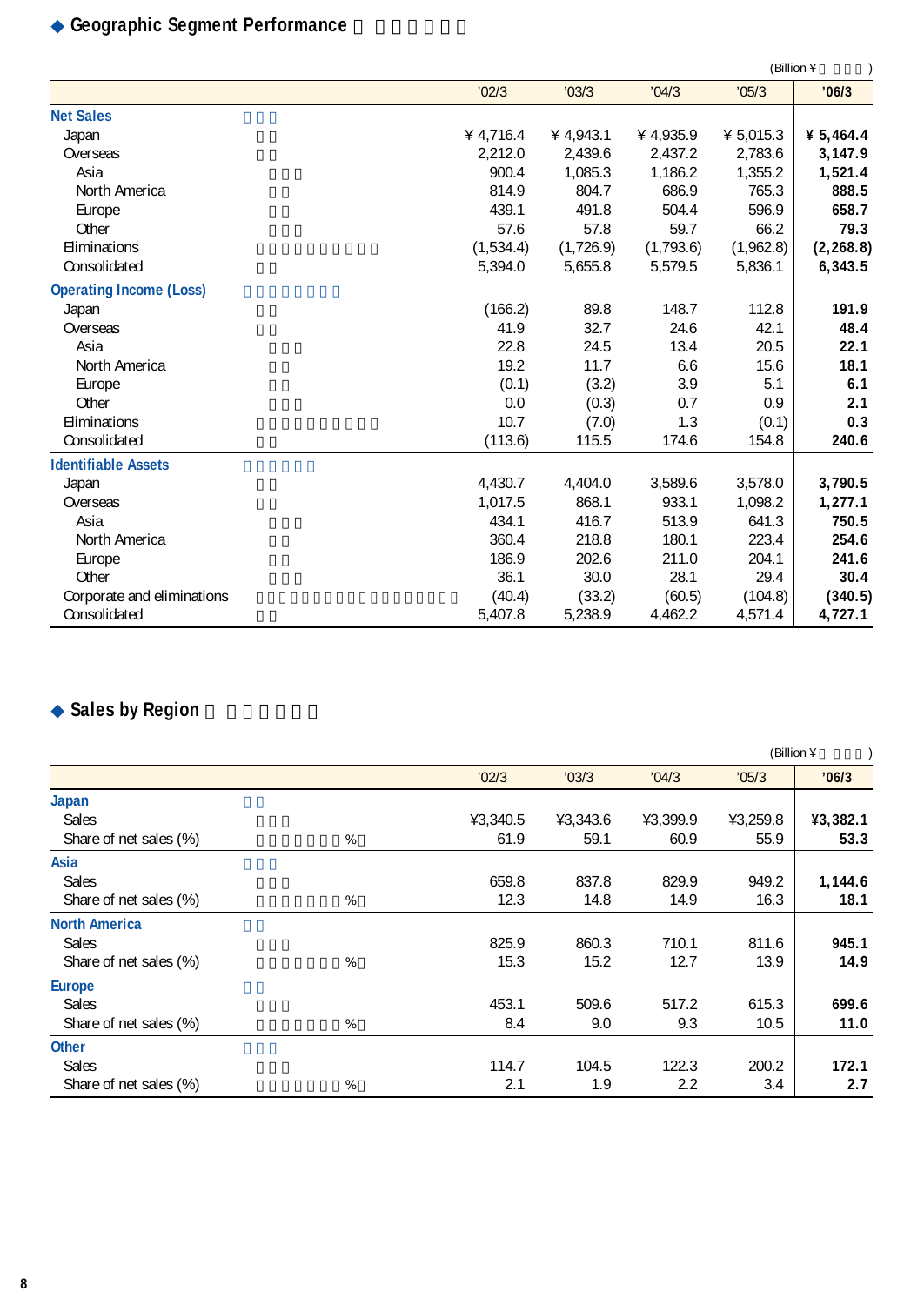## **Geographic Segment Performance**











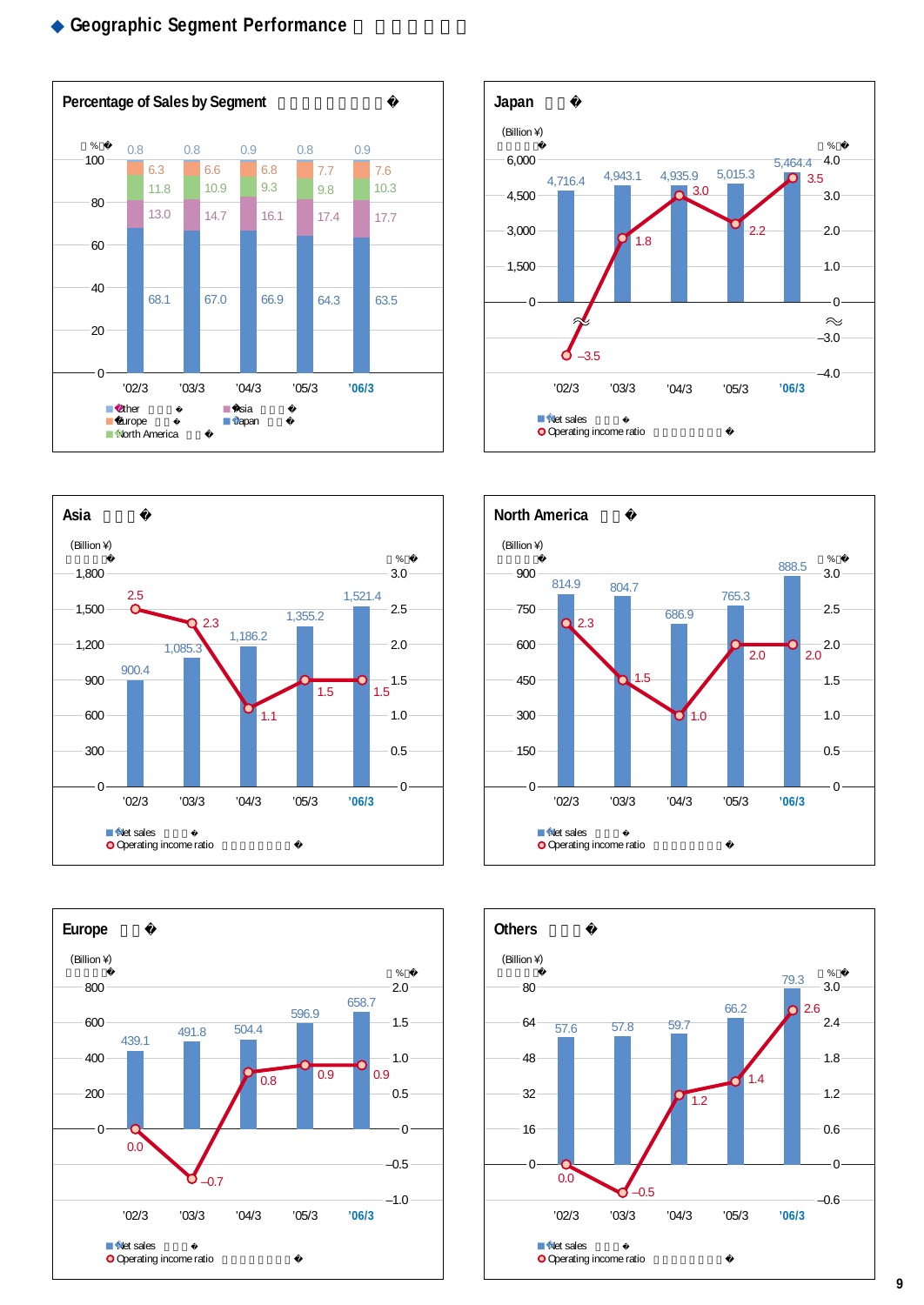## **Consolidated Balance Sheets**

|                                      |                |                                                                             |             |              | (Million ¥  |
|--------------------------------------|----------------|-----------------------------------------------------------------------------|-------------|--------------|-------------|
|                                      | '02/3          | '03/3                                                                       | '04/3       | '05/3        | '06/3       |
| <b>ASSETS</b>                        |                |                                                                             |             |              |             |
| <b>Current Assets:</b>               |                |                                                                             |             |              |             |
| Cash and cash equivalents            | ¥<br>370,432 ¥ | 327,098 ¥                                                                   | 319,277 ¥   | $295,003$  ¥ | 270,921     |
| Notes and accounts receivable, trade |                |                                                                             |             |              |             |
| <b>Notes</b>                         | 136,890        | 107,920                                                                     | 101,624     | 95,207       | 101,208     |
| Accounts                             | 976,037        | 1,007,396                                                                   | 962.216     | 1,052,288    | 1,181,943   |
| Allowance for doubtful notes         | (26, 780)      | (25, 776)                                                                   | (27,682)    | (26, 599)    | (28, 671)   |
| and accounts                         |                |                                                                             |             |              |             |
| Finance receivables, net             | 190,912        | 166,190                                                                     | 17,271      | 0            | 0           |
| Inventories                          | 693,350        | 629,659                                                                     | 629,044     | 649,998      | 664,922     |
| Deferred tax assets                  | 84,402         | 143,087                                                                     | 114,425     | 131,144      | 146,655     |
| Prepaid expenses and other           | 249,284        | 265,642                                                                     | 236,244     | 277,278      | 309,638     |
| current assets                       |                |                                                                             |             |              |             |
|                                      | 2,674,527      | 2,621,216                                                                   | 2,352,419   | 2,474,319    | 2,646,616   |
| <b>Long-Term Receivables</b>         |                |                                                                             |             |              |             |
| and Investments:                     |                |                                                                             |             |              |             |
| Long-term receivables                | 14,523         | 27,153                                                                      | 21,808      | 19,090       | 18,883      |
| Long-term finance receivables, net   | 313,058        | 260,361                                                                     | 29,887      | 0            | 0           |
| Investments in and advances          | 132,974        | 186,685                                                                     | 191,391     | 193,266      | 228,402     |
| to affiliates                        |                |                                                                             |             |              |             |
| Marketable securities and other      | 230,300        | 209,374                                                                     | 197,901     | 194,191      | 240,456     |
| investments                          |                |                                                                             |             |              |             |
|                                      | 690,855        | 683,573                                                                     | 440,987     | 406,547      | 487,741     |
| Property, Plant and Equipment:       |                |                                                                             |             |              |             |
| Land                                 | 175,682        | 174,701                                                                     | 165,255     | 169,464      | 161,503     |
| <b>Buildings</b>                     | 1,168,861      | 1,116,868                                                                   | 1,070,607   | 1,064,760    | 1,084,433   |
| Machinery and equipment              | 2,712,073      | 2,670,750                                                                   | 2,311,773   | 2,349,258    | 2,402,752   |
|                                      |                |                                                                             |             |              |             |
| Construction in progress             | 92,594         | 37,642                                                                      | 51,897      | 60,547       | 64,345      |
|                                      | 4,149,210      | 3,999,961                                                                   | 3,599,532   | 3,644,029    | 3,713,033   |
| Less-Accumulated depreciation        | (2,794,888)    | (2,800,676)                                                                 | (2,481,287) | (2,479,846)  | (2,536,483) |
|                                      | 1,354,322      | 1,199,285                                                                   | 1,118,245   | 1,164,183    | 1,176,550   |
| <b>Other Assets:</b>                 |                |                                                                             |             |              |             |
| Deferred tax assets                  | 487,524        | 542,507                                                                     | 375,244     | 348,713      | 237,334     |
| Other                                | 200,554        | 192,355                                                                     | 175,305     | 177,650      | 178,872     |
|                                      | 688,078        | 734,862                                                                     | 550,549     | 526,363      | 416,206     |
|                                      |                | $\frac{1}{4}$ 5,407,782 \; 5,238,936 \; 4,462,200 \; 4,571,412 \; 4,727,113 |             |              |             |

For additional information, please visit our Web site at http://www.toshiba.co.jp/about/ir/en/finance/index.htm

IR http://www.toshiba.co.jp/about/ir/jp/finance/index\_j.htm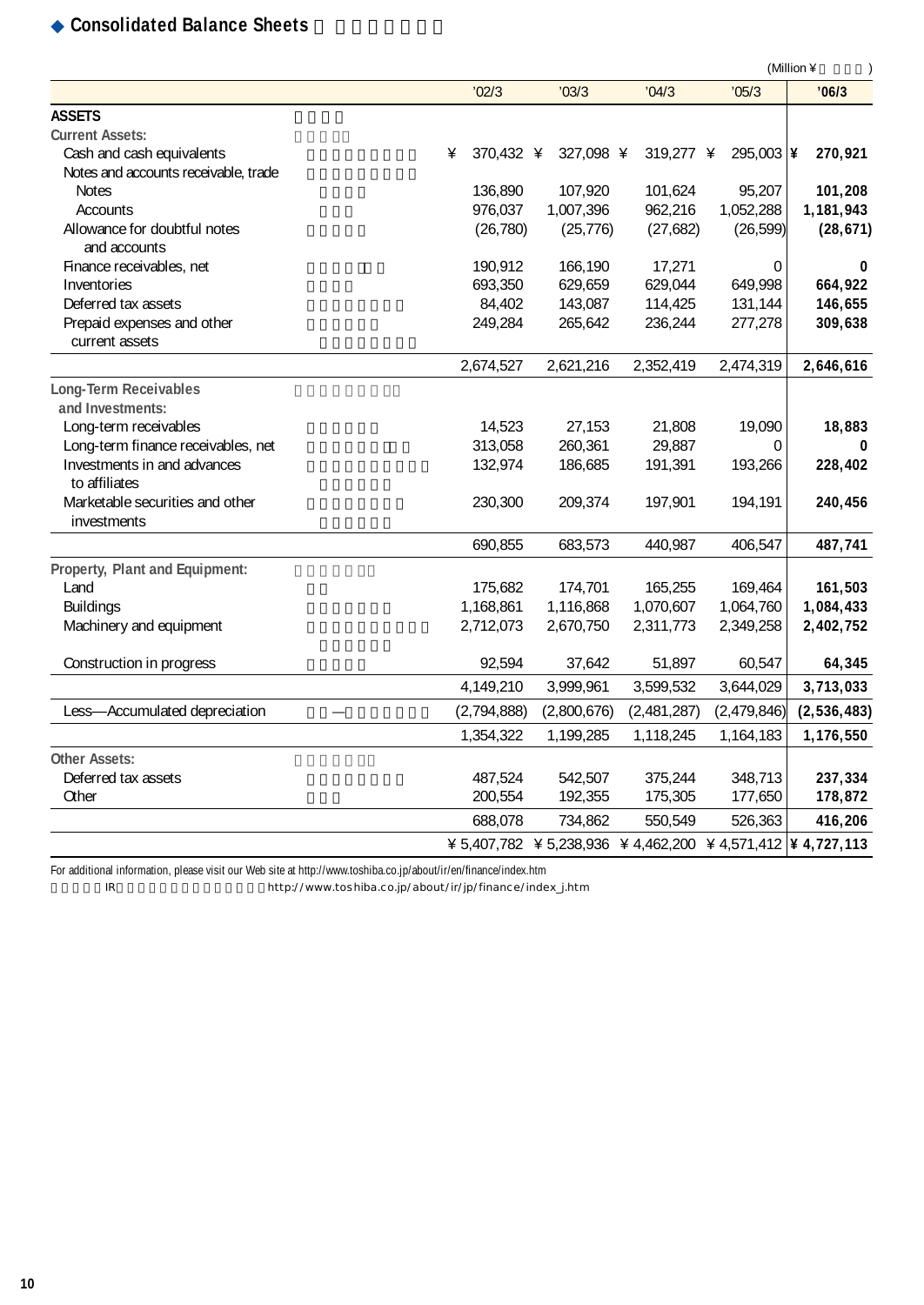|                                                          |            |            |                     |            | (Million ¥ |
|----------------------------------------------------------|------------|------------|---------------------|------------|------------|
|                                                          | '02/3      | '03/3      | '04/3               | '05/3      | '06/3      |
| LIABILITIES AND SHAREHOLDERS' EQUITY                     |            |            |                     |            |            |
| <b>Current Liabilities:</b>                              |            |            |                     |            |            |
| Short-term borrowings                                    | ¥ 658,854  |            | ¥ 427,969 ¥ 306,711 | ¥ 197,765  | ¥ 142,530  |
| Current portion of long-term debt<br>$\mathbf{1}$        | 270,924    | 343,373    | 190,821             | 230,285    | 163,558    |
| Notes payable, trade                                     | 140,879    | 107,817    | 81,827              | 67,291     | 63,574     |
| Accounts payable, trade                                  | 837,141    | 874,153    | 795,594             | 906,248    | 1,037,048  |
| Accounts payable, other and<br>accrued expenses          | 340,232    | 269,885    | 320,640             | 349,009    | 411,220    |
| Accrued income and other taxes                           | 36,768     | 49,934     | 37,029              | 46,561     | 48,725     |
| Advance payments received                                | 273,107    | 243,187    | 179,912             | 134,326    | 144,362    |
| Other current liabilities                                | 314,588    | 302,459    | 287,094             | 335,358    | 397,953    |
|                                                          | 2,872,493  | 2,618,777  | 2,199,628           | 2,266,843  | 2,408,970  |
|                                                          |            |            |                     |            |            |
| Long-Term Liabilities:                                   |            |            |                     |            |            |
| Long-term debt                                           | 888,755    | 882,026    | 701,924             | 683,396    | 611,430    |
| Accrued pension and severance costs                      | 709,233    | 950,997    | 601,566             | 581,598    | 474,198    |
| Other liabilities                                        | 42,324     | 40,127     | 68,293              | 79,361     | 72,025     |
|                                                          | 1,640,312  | 1,873,150  | 1,371,783           | 1,344,355  | 1,157,653  |
| Minority Interest in Consolidated<br><b>Subsidiaries</b> | 189.663    | 175,945    | 135,799             | 144.707    | 158,325    |
| Shareholders' Equity:                                    |            |            |                     |            |            |
| Common stock, without par value                          | 274,926    | 274,926    | 274,926             | 274,926    | 274,926    |
| Additional paid-in capital                               | 285,736    | 285,736    | 285,736             | 285,736    | 285,743    |
| Retained earnings                                        | 443,555    | 462,058    | 481,227             | 511,185    | 570,080    |
| Accumulated other comprehensive loss                     | (298, 792) | (450, 775) | (285, 894)          | (254, 753) | (126, 509) |
| Treasury stock, at cost                                  | (111)      | (881)      | (1,005)             | (1, 587)   | (2,075)    |
|                                                          | 705,314    | 571,064    | 754,990             | 815,507    | 1,002,165  |
| Commitments and contingent liabilities                   |            |            |                     |            |            |
|                                                          | ¥5,407,782 | ¥5,238,936 | ¥4,462,200          | ¥4,571,412 | ¥4,727,113 |
|                                                          |            |            |                     |            | (Million ¥ |

|                                              |             |             |           |             | $111111111111 +$ |
|----------------------------------------------|-------------|-------------|-----------|-------------|------------------|
|                                              | '02/3       | '03/3       | '04/3     | '05/3       | '06/3            |
| <b>Accumulated Other Comprehensive Loss:</b> |             |             |           |             |                  |
| Unrealized gains on securities               | 25.186<br>¥ | 15,636<br>¥ | ¥ 26.825  | 33,479<br>¥ | 57,246<br>¥      |
| Foreign currency translation                 | (41, 951)   | (59.589)    | (79, 290) | (68, 849)   | (32, 019)        |
| adjustments                                  |             |             |           |             |                  |
| Minimum pension liability                    | (279.939)   | (405.069)   | (234.283) | (219, 315)  | (151, 351)       |
| adjustment                                   |             |             |           |             |                  |
| Unrealized gain (loss) on derivative         | (2,088)     | (1,753)     | 854       | (68)        | (385)            |
| <i>instruments</i>                           |             |             |           |             |                  |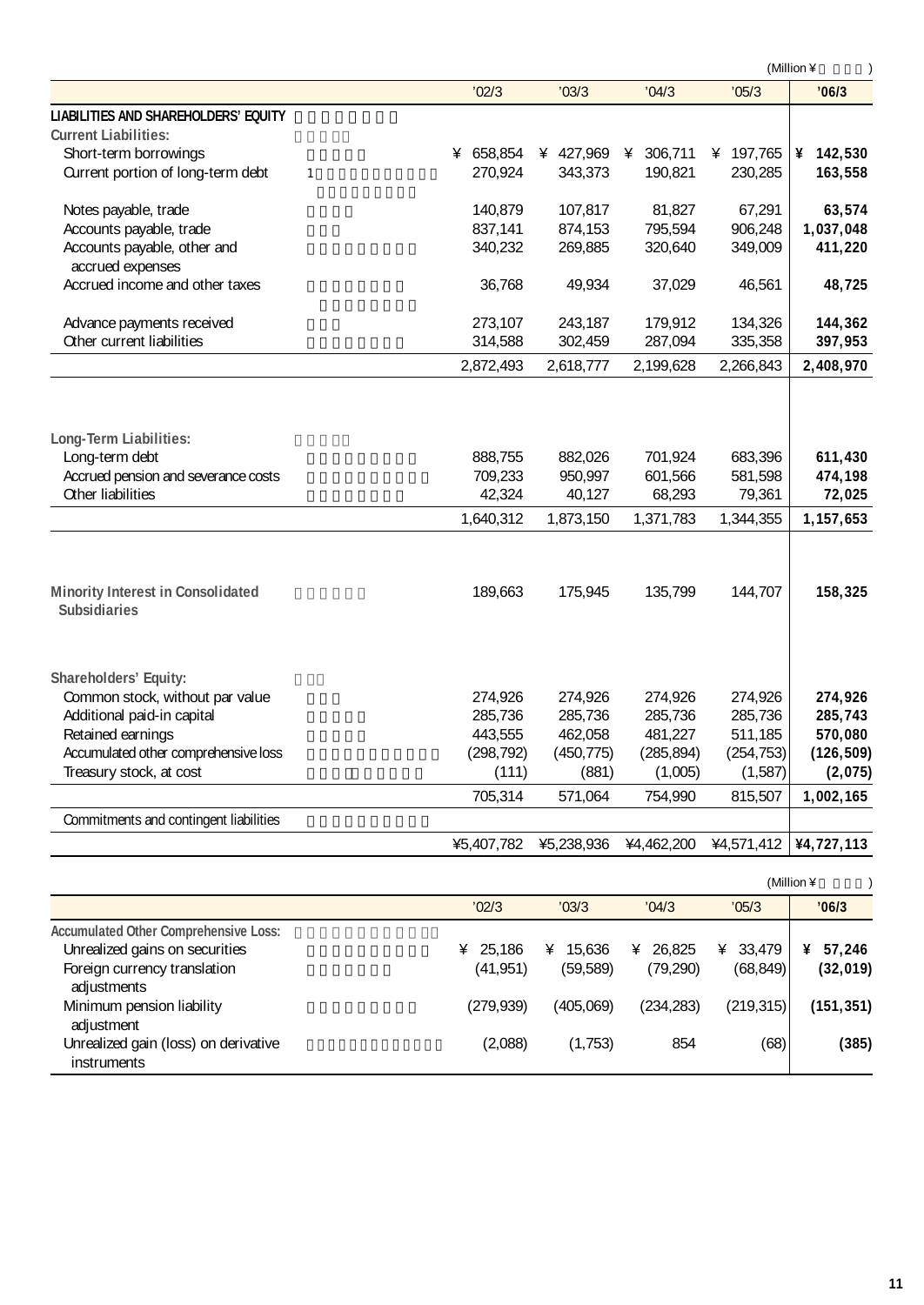## **Consolidated Statements of Operations**

|                                                                                                                                                              |                      |                           |                          | (Million ¥        |                      |                     |                     |
|--------------------------------------------------------------------------------------------------------------------------------------------------------------|----------------------|---------------------------|--------------------------|-------------------|----------------------|---------------------|---------------------|
|                                                                                                                                                              |                      |                           | '02/3                    | '03/3             | '04/3                | '05/3               | '06/3               |
| Sales and Other Income:<br>Net sales<br>Subsidy received on return of substitutional                                                                         |                      |                           | ¥5,394,033               | ¥5,655,778        | ¥5,579,506<br>48,945 | ¥5,836,139<br>4,836 | ¥6,343,506<br>4,085 |
| portion of Employees' Pension Fund Plan,<br>(net of settlement loss of ¥188,106 million<br>in '04/3, ¥7,992 million in '05/3 and<br>¥5,045 million in '06/3) | 2003<br>2004<br>2005 | 188,106<br>7,992<br>5,045 |                          |                   |                      |                     |                     |
| Interest and dividends                                                                                                                                       |                      |                           | 14,704                   | 13,381            | 10,470               | 10,564              | 13,485              |
| Equity in earnings of affiliates                                                                                                                             |                      |                           | 2,440                    | 2,582             |                      | 665                 |                     |
| Other income                                                                                                                                                 |                      |                           | 59,100                   | 65,937            | 88,394               | 58,156              | 49,605              |
|                                                                                                                                                              |                      |                           | 5,470,277                | 5,737,678         | 5,727,315            | 5,910,360           | 6,410,681           |
| <b>Costs and Expenses:</b>                                                                                                                                   |                      |                           |                          |                   |                      |                     |                     |
| Cost of sales                                                                                                                                                |                      |                           | 4,070,130                | 4,146,460         | 4,075,336            | 4,296,572           | 4,659,795           |
| Selling, general and administrative                                                                                                                          |                      |                           | 1,437,478                | 1,393,776         | 1,378,529            | 1,389,596           | 1,447,186           |
| Interest                                                                                                                                                     |                      |                           | 29,891                   | 24,257            | 20,832               | 21,749              | 24,601              |
| Equity in losses of affiliates<br>Other expenses                                                                                                             |                      |                           | 307,025                  | 117,480           | 9,271<br>107,577     | 91,211              | 4,452<br>96,470     |
|                                                                                                                                                              |                      |                           | 5,844,524                | 5,681,973         | 5,591,545            | 5,799,128           | 6,232,504           |
| Income (Loss) before Income Taxes<br>and Minority Interest                                                                                                   |                      |                           | (374, 247)               | 55,705            | 135,770              | 111,232             | 178,177             |
| <b>Income Taxes:</b>                                                                                                                                         |                      |                           |                          |                   |                      |                     |                     |
| Current<br>Deferred                                                                                                                                          |                      |                           | 36,185                   | 50,986            | 50,092               | 50,419              | 57,051              |
| Income (loss) before minority interest                                                                                                                       |                      |                           | (150, 100)<br>(260, 332) | (2, 454)<br>7,173 | 52,145<br>33,533     | 5,525<br>55,288     | 33,091<br>88,035    |
| and equity in earnings of affiliates                                                                                                                         |                      |                           |                          |                   |                      |                     |                     |
| Minority interest in income (loss)<br>of consolidated subsidiaries                                                                                           |                      |                           | (6, 315)                 | (11, 330)         | 4,708                | 9,247               | 9,849               |
| Net income (loss)                                                                                                                                            |                      |                           | ¥ $(254, 017)$ ¥         | 18,503            | ¥<br>28,825          | ¥<br>46,041         | ¥<br>78,186         |

## **Quarterly Performance Highlights**

|                                |          |                                                                                         |                         |             |            |             |                         | (Million ¥  |
|--------------------------------|----------|-----------------------------------------------------------------------------------------|-------------------------|-------------|------------|-------------|-------------------------|-------------|
|                                |          | 1st quarter                                                                             |                         | 2nd quarter |            | 3rd quarter |                         | 4th quarter |
|                                | '05/3    | '06/3                                                                                   | $\overline{2}$<br>'05/3 | '06/3       | 3<br>'05/3 | '06/3       | $\overline{4}$<br>'05/3 | '06/3       |
| Net sales                      |          | ¥1,247,909 ¥1,298,834 ¥1,533,892 ¥1,601,269 ¥1,369,974 ¥1,583,135 ¥1,684,364 ¥1,860,268 |                         |             |            |             |                         |             |
| Operating income (loss)        | 14,143   | (1, 854)                                                                                | 36,538                  | 53,221      | 930        | 63,653      | 103,196                 | 125,590     |
| Net income (loss)              | (7, 779) | (8,920)                                                                                 | 16,158                  | 23,567      | 1,574      | 21,853      | 36,088                  | 41,686      |
| Earnings per share (Basic) (¥) | (2.42)   | (2.77)                                                                                  | 5.02                    | 7.33        | 0.49       | 6.80        | 11.22                   | 12.97       |

For additional information, please visit our Web site at http://www.toshiba.co.jp/about/ir/en/finance/index.htm

IR http://www.toshiba.co.jp/about/ir/jp/finance/index\_j.htm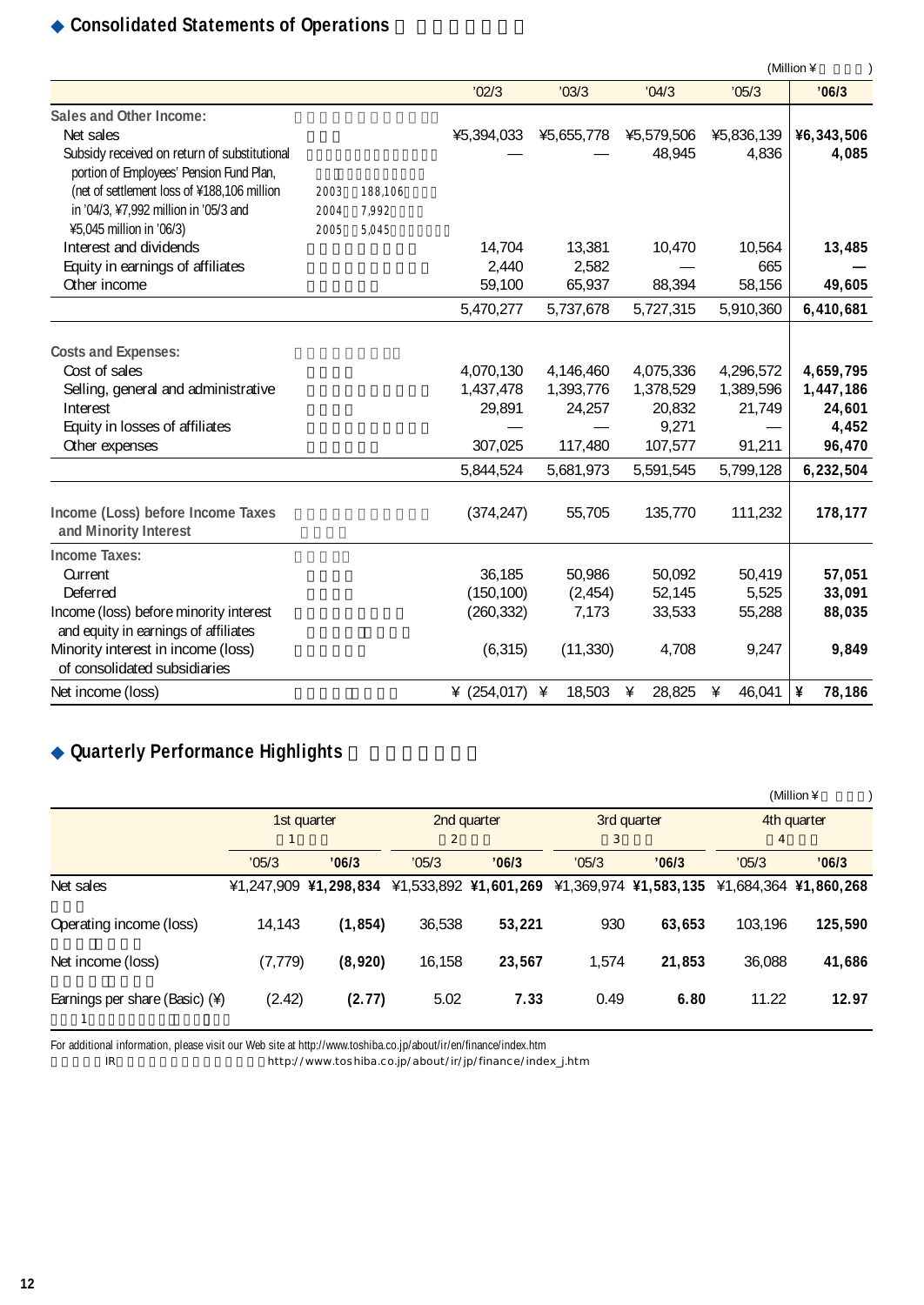## **Consolidated Statements of Cash Flows**

|                                                                      |               |            |                   | (Million ¥        |                   |
|----------------------------------------------------------------------|---------------|------------|-------------------|-------------------|-------------------|
|                                                                      | '02/3         | '03/3      | '04/3             | '05/3             | '06/3             |
| Cash Flows from Operating Activities:                                |               |            |                   |                   |                   |
| Net income (loss)                                                    | $*(254, 017)$ | ¥ 18,503   | ¥ 28,825          | ¥ 46,041          | ¥ 78,186          |
| Adjustments to reconcile net income (loss) to                        |               |            |                   |                   |                   |
| net cash provided by operating activities-                           |               |            |                   |                   |                   |
| Depreciation and amortization                                        | 326,239       | 260,835    | 248,831           | 241,362           | 254,217           |
| Provision for pension and                                            | (45,621)      | 20,296     | (8,001)           | 2,641             | 4,809             |
| severance costs, less payments                                       |               |            |                   |                   |                   |
| Deferred income tax provision (benefit)                              | (150, 100)    | (2, 454)   | 52,145            | 5,525             | 33,091            |
| Equity in (earnings) losses of affiliates                            | (2, 440)      | (2,582)    | 13,625            | 5,816             | 20,023            |
| Loss (gain) from sales, disposal and                                 | 94,579        | 30,337     | (2, 471)          | 3,351             | 18,070            |
| impairment of property and securities, net                           |               |            |                   |                   |                   |
| Minority interest in income (loss) of                                | (6, 315)      | (11, 330)  | 4,708             | 9,247             | 9,849             |
| consolidated subsidiaries                                            |               |            |                   |                   |                   |
| (Increase) decrease in notes and accounts                            | 118,775       | (13,520)   | (14,617)          | (67, 678)         | (84, 846)         |
| receivable, trade<br>(Increase) decrease in finance receivables, net | 32,056        | 2,538      | 1,949             | (2, 245)          | 0                 |
| (Increase) decrease in inventories                                   | 141,137       | 17,856     | (35, 852)         | (10, 107)         | 31,927            |
| (Increase) decrease in other current assets                          | 4,354         | (35, 299)  | 5,017             | (17, 695)         | (15, 540)         |
| (Increase) decrease in long-term receivables                         | 4,366         | (15, 283)  | 3,776             | 3,928             | (1, 574)          |
| (Increase) decrease in long-term finance                             | 28,434        | 52,697     | 64,615            | (1,682)           | 0                 |
| receivables, net                                                     |               |            |                   |                   |                   |
| Increase (decrease) in notes and accounts                            | (108,060)     | 6,392      | (21, 239)         | 82,427            | 90,482            |
| payable, trade                                                       |               |            |                   |                   |                   |
| Increase (decrease) in accrued income                                | (19,038)      | 13,183     | (12, 493)         | 9,722             | 816               |
| and other taxes                                                      |               |            |                   |                   |                   |
| Decrease in advance payments received                                | (16, 964)     | (16, 860)  | (47,050)          | (51, 263)         | (7, 121)          |
| Increase (decrease) in accounts payable<br>and other liabilities     | 1,780         | (53, 706)  | 40,894            | 46,143            | 69,037            |
| Net cash provided by operating activities                            | 149,165       | 271,603    | 322,662           | 305,533           | 501,426           |
|                                                                      |               |            |                   |                   |                   |
| Cash Flows from Investing Activities:                                |               |            |                   |                   |                   |
| Proceeds from sale of property, plant and                            | 65,604        | 151,319    | 39,908            | 42,094            | 81,503            |
| equipment                                                            |               |            |                   |                   |                   |
| Proceeds from sale of securities                                     | 29,714        | 13,897     | 53,469            | 34,138            | 12,379            |
| Acquisition of property, plant and equipment                         | (364, 671)    | (249, 253) | (199, 127)        | (271, 635)        | (316, 702)        |
| Purchase of securities                                               | (39, 489)     | (22, 557)  | (53, 170)         | (12, 397)         | (14, 940)         |
| (Increase) decrease in investments in affiliates                     | 4,956         | (12, 409)  | 20,570            | (7,051)           | (20, 872)         |
| (Increase) decrease in other assets and other                        | (21, 693)     | (28, 985)  | (51, 116)         | (28, 255)         | (44, 753)         |
| Net cash used in investing activities                                | (325, 579)    | (147,988)  | (189, 466)        | (243, 106)        | (303, 385)        |
| Cash Flows from Financing Activities:                                |               |            |                   |                   |                   |
| Proceeds from long-term debt                                         | 322,941       | 363,086    | 338,222           | 251,563           | 108,393           |
| Repayment of long-term debt                                          | (420, 726)    | (280, 965) | (371, 554)        | (211, 280)        | (250, 884)        |
| Increase (decrease) in short-term borrowings                         | 114,913       | (238,600)  | (63, 389)         | (105, 416)        | (60, 638)         |
| Dividends paid                                                       | (16, 045)     | (2, 428)   | (11, 720)         | (17, 104)         | (22, 808)         |
| Proceeds from stock offering by subsidiaries                         | 52,523        | 525        | 14,366            |                   |                   |
| Repurchase of subsidiary common stock                                |               | (604)      | (1, 182)          | (634)             | (86)              |
| Redemption of subsidiary preferred stock                             |               |            | (35,000)          |                   |                   |
| Purchase of treasury stock, net<br>Other                             | (111)         | (770)      | (195)<br>(2, 281) | (586)<br>(8, 867) | (481)<br>(8, 794) |
| Net cash provided (used in) by                                       | 53,495        | (159, 756) | (132, 733)        | (92, 324)         | (235, 298)        |
| financing activities                                                 |               |            |                   |                   |                   |
| Effect of Exchange Rate Changes on Cash                              | 5,756         | (7, 193)   | (8, 284)          | 5,623             | 13,175            |
| and Cash Equivalents                                                 |               |            |                   |                   |                   |
| Net Increase (Decrease) in Cash and                                  | (117, 163)    | (43, 334)  | (7, 821)          | (24, 274)         | (24, 082)         |
| <b>Cash Equivalents</b>                                              |               |            |                   |                   |                   |
| Cash and Cash Equivalents at Beginning of Year                       | 487,595       | 370,432    | 327,098           | 319,277           | 295,003           |
|                                                                      |               |            |                   |                   |                   |
| Cash and Cash Equivalents at End of Year                             | ¥ 370,432     | ¥ 327,098  | ¥ 319,277         | ¥ 295,003         | ¥ 270,921         |
| Supplemental Disclosure of Cash Flow<br>Information:                 |               |            |                   |                   |                   |
| Cash paid during the year for-                                       |               |            |                   |                   |                   |
| Interest                                                             | ¥ 39,347      | ¥ 31,932   | ¥ 27,852          | ¥ 21,761          | ¥ $24,538$        |
| Income taxes                                                         | ¥ 55,340      | ¥ 43,094   | ¥ 58,496          | ¥ 38,539          | ¥ 62,925          |
|                                                                      |               |            |                   |                   |                   |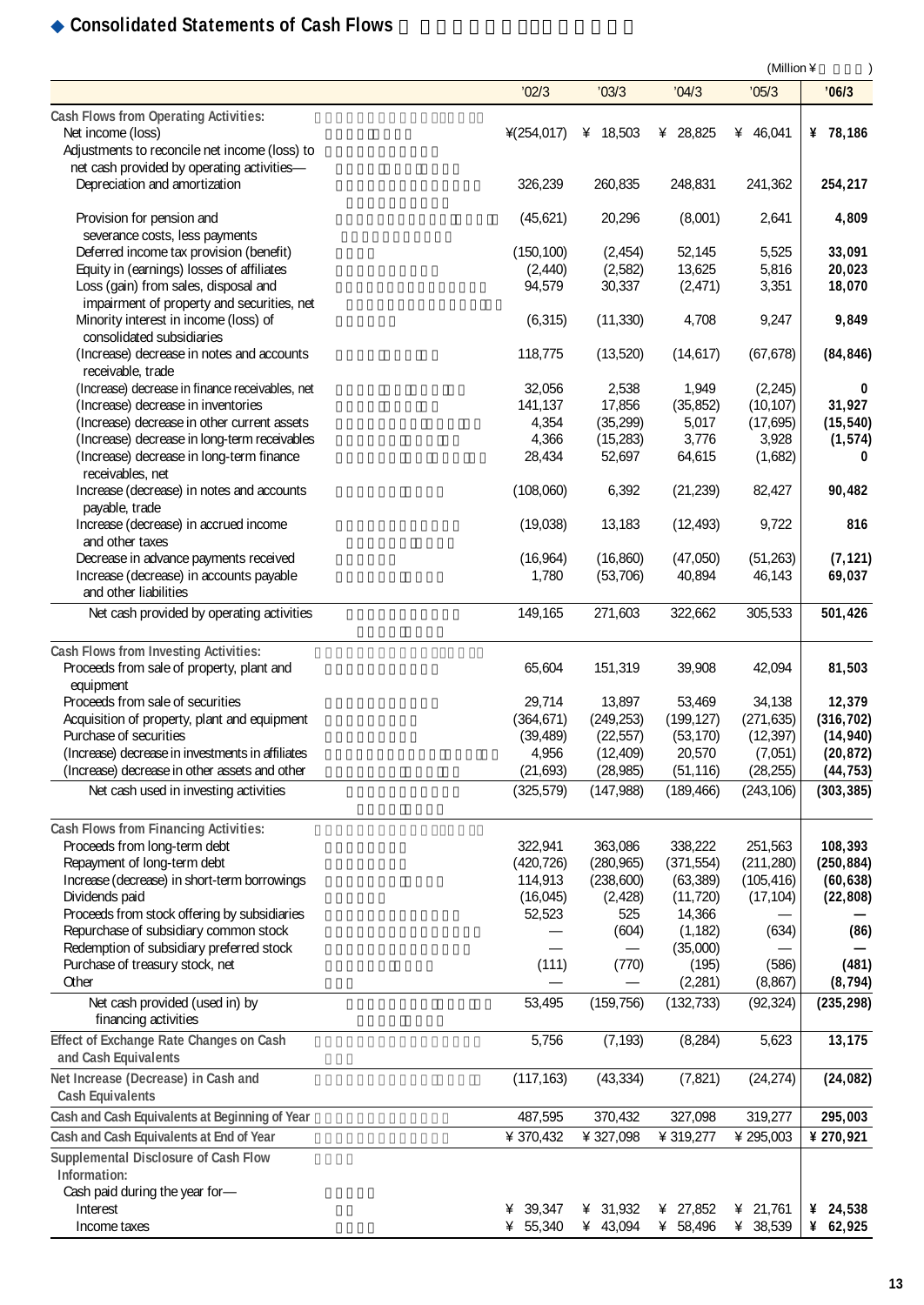|                           |   |                |                                                                                                                                                                                            |      |       |        | (Million ¥      | $\mathcal{E}$   |
|---------------------------|---|----------------|--------------------------------------------------------------------------------------------------------------------------------------------------------------------------------------------|------|-------|--------|-----------------|-----------------|
|                           |   |                |                                                                                                                                                                                            |      |       |        | '05/3<br>Amount | '06/3<br>Amount |
|                           |   |                | Loans, principally from banks and insurance companies, due 2005 to 2032<br>with weighted-average interest rate of 0.69% at March 31, 2005 and due 2006 to 2029                             |      |       |        | Secured         | Secured         |
|                           |   |                | with weighted-average interest rate of 0.91% at March 31, 2006                                                                                                                             |      |       |        | ¥ $7,127$       | ¥ $5,383$       |
|                           |   |                |                                                                                                                                                                                            |      |       |        | Unsecured       | Unsecured       |
| 2005                      | 3 | 31             | 2005                                                                                                                                                                                       | 2032 |       | 0.69%  |                 |                 |
| 2006                      | 3 | 31             | 2006                                                                                                                                                                                       | 2029 |       | 0.91%  | 287,698         | 285,019         |
|                           |   |                | Unsecured yen bonds, due 2005 to 2008 with interest ranging from 0.40% to 3.025% at March 31, 2005                                                                                         |      |       |        |                 |                 |
|                           |   |                | and due 2006 to 2008 with interest ranging from 0.40% to 3.025% at March 31, 2006                                                                                                          |      |       |        |                 |                 |
| 2005                      | 3 | 31             | 2005                                                                                                                                                                                       | 2008 | 0.40% | 3.025% | 359,230         | 245,522         |
| 2006                      | 3 | 31             | 2006                                                                                                                                                                                       | 2008 | 0.40% | 3.025% |                 |                 |
|                           |   |                | Zero Coupon Convertible Bonds with stock acquisiton rights:                                                                                                                                |      |       |        |                 |                 |
|                           |   |                |                                                                                                                                                                                            |      |       |        |                 |                 |
|                           |   |                | Due 2009 convertible currently at ¥587 per share                                                                                                                                           |      |       |        | 50,000          | 50,000          |
| 2009                      |   | $\overline{O}$ | 587                                                                                                                                                                                        |      |       |        |                 |                 |
|                           |   |                | Due 2011 convertible currently at ¥542 per share                                                                                                                                           |      |       |        | 100,000         | 100,000         |
| 2011                      |   | $\circ$        | 542                                                                                                                                                                                        |      |       |        |                 |                 |
|                           |   |                | Euro yen medium-term notes, due 2005 to 2008 with interest ranging from 0.47% to 2.34%                                                                                                     |      |       |        |                 |                 |
|                           |   |                | at March 31, 2005 and due 2007 to 2008 with interest ranging from 0.56% to 2.34%                                                                                                           |      |       |        |                 |                 |
|                           |   |                | at March 31, 2006 (swapped for floating rate (LIBOR, etc.) yen obligations)                                                                                                                |      |       |        |                 |                 |
|                           |   |                |                                                                                                                                                                                            |      |       |        | 8,000           | 3,000           |
| 2005                      | 3 | 31             | 2005                                                                                                                                                                                       | 2008 | 0.47% | 2.34%  |                 |                 |
| 2006                      | 3 | 31             | 2007                                                                                                                                                                                       | 2008 | 0.56% | 2.34%  |                 |                 |
|                           |   |                |                                                                                                                                                                                            |      |       |        |                 |                 |
|                           |   |                | Euro yen medium-term notes of subsidiaries, due 2005 to 2014 with interest ranging from 0.09%<br>to 3.55% at March 31, 2005 and due 2006 to 2015 with interest ranging from 0.07% to 2.71% |      |       |        |                 |                 |
|                           |   |                | at March 31, 2006 (swapped for floating rate (LIBOR, etc.) U.S. dollar, yen or euro obligations)                                                                                           |      |       |        |                 |                 |
|                           |   |                |                                                                                                                                                                                            |      |       |        | 55,524          | 52,178          |
| 2005                      | 3 | 31             | 2005                                                                                                                                                                                       | 2014 | 0.09% | 3.55%  |                 |                 |
| 2006                      | 3 | 31             | 2006                                                                                                                                                                                       | 2015 | 0.07% | 2.71%  |                 |                 |
|                           |   |                |                                                                                                                                                                                            |      |       |        |                 |                 |
| Capital lease obligations |   |                |                                                                                                                                                                                            |      |       |        | 46,102          | 33,886          |
|                           |   |                |                                                                                                                                                                                            |      |       |        | 913,681         | 774,988         |
|                           |   |                | Less-Portion due within one year<br>1                                                                                                                                                      |      |       |        | (230, 285)      | (163, 558)      |
|                           |   |                |                                                                                                                                                                                            |      |       |        | ¥683,396        | ¥611,430        |

The aggregate annual maturities of long-term debt, excluding those of capital lease obligations, are as follows:<br>2005 2006 3 31  $2005$   $2006$   $3$   $31$ 

|                                |                                   | (Million ¥                        |
|--------------------------------|-----------------------------------|-----------------------------------|
|                                | As of March 31, 2005<br>2005 3 31 | As of March 31, 2006<br>2006 3 31 |
| '06/3                          | ¥214,450                          | ¥                                 |
| '07/3                          | 134,213                           | 150,197                           |
| '08/3                          | 89,280                            | 89,818                            |
| '09/3                          | 113,478                           | 115,588                           |
| '10/3                          | 175,110                           | 174,536                           |
| $'11/3$ and thereafter $'11/3$ | 141,048                           |                                   |
| '11/3                          |                                   | 72,558                            |
| $'12/3$ and thereafter $'12/3$ |                                   | 138,405                           |
| Total                          | ¥867,579                          | ¥741,102                          |

For more information on corporate bond and ratings, please refer to the following URL: http://www.toshiba.co.jp/about/ir/en/stock/bond.htm

http://www.toshiba.co.jp/about/ir/jp/stock/bond.htm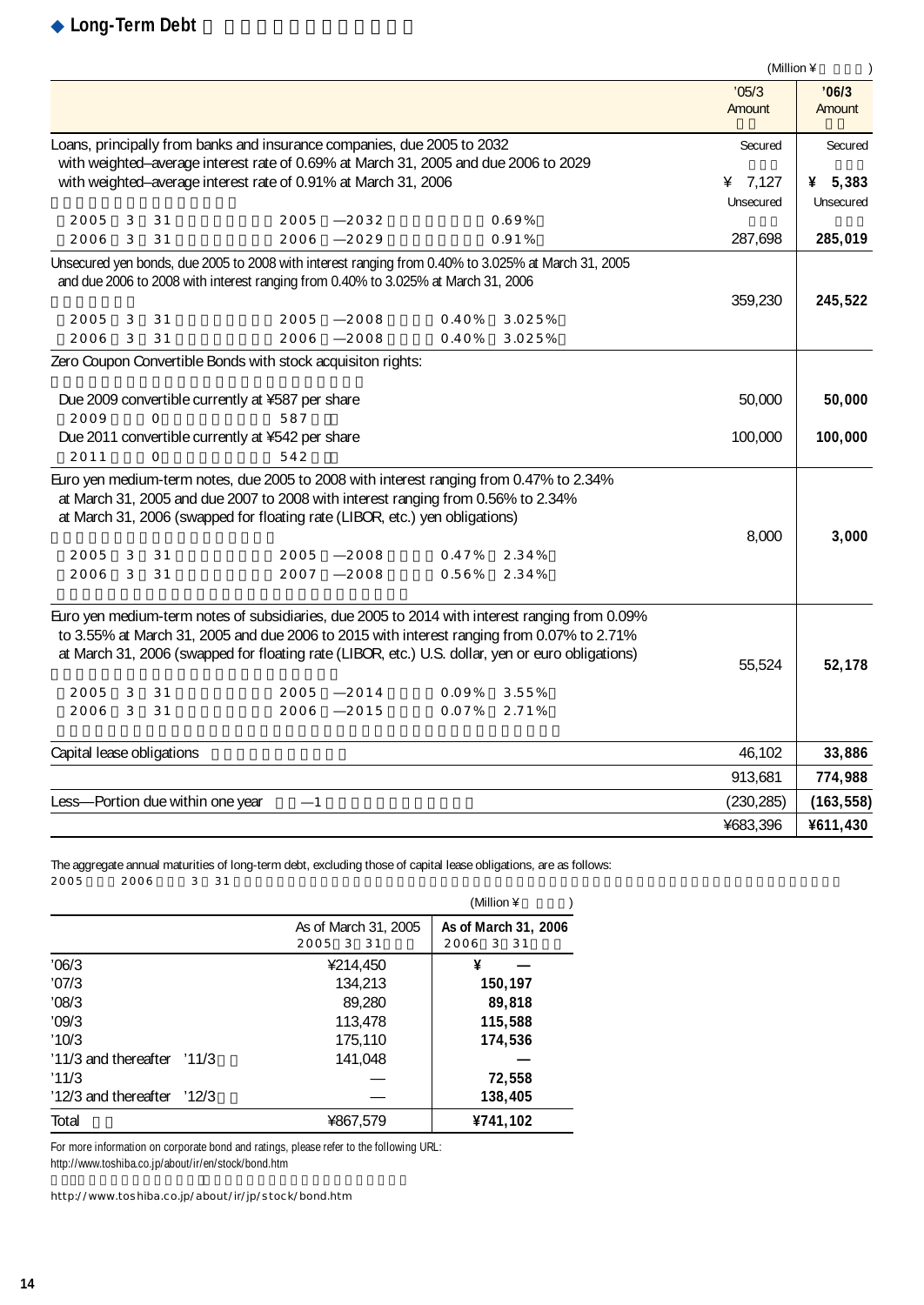## **Toshiba's Position in the Technology Sector**

|                                                                                                                 |    | (As of March 31, 2006                    | 2006 3                   |
|-----------------------------------------------------------------------------------------------------------------|----|------------------------------------------|--------------------------|
| Rank among the Companies<br>Rank in the Electrical<br>Listed in Tokyo Stock Exchange<br><b>Equipment Sector</b> |    | <b>Company Name</b>                      | Market<br>Capitalization |
|                                                                                                                 |    |                                          | (Billion ¥               |
|                                                                                                                 | 6  | Canon Inc.                               | 6,923.3                  |
| $\overline{2}$                                                                                                  | 8  | Matsushita Electric Industrial Co., Ltd. | 6,414.7                  |
| 3                                                                                                               | 12 | Sony Corporation                         | 5,458.8                  |
| 4                                                                                                               | 26 | Hitachi, Ltd.                            | 2,805.6                  |
| 5                                                                                                               | 30 | <b>FANUC LTD</b>                         | 2,713.6                  |
| 6                                                                                                               | 38 | <b>Sharp Corporation</b>                 | 2,315.8                  |
|                                                                                                                 | 43 | <b>Toshiba Corporation</b>               | 2,201.8                  |
| 8                                                                                                               | 45 | Mitsubishi Electric Corporation          | 2,145.0                  |
| 9                                                                                                               | 52 | <b>Fujitsu Limited</b>                   | 2,055.5                  |
| 10                                                                                                              | 55 | Kyocera Corporation                      | 1,993.4                  |
| 11                                                                                                              | 60 | Murata Manufacturing Co., Ltd.           | 1,784.0                  |
| 12                                                                                                              | 62 | Ricoh Company, Ltd.                      | 1,713.2                  |

#### **Rank of Japanese Companies in the Electrical Equipment Sector**

Source: Tokyo Stock Exchange

Note: "Section" and "Issue" are as of the end of the year.

### **Rank of Companies in the MSCI® Blue Book : Information Technology Sector Technology Hardware & Equipment Industry Group** MSCIブルーブックにおける時価総額ランク(インフォメーション テクノロジー セクター テクノロジー ハードウェア&イクイップメント インダストリー グループ)

|                 |                                                   |               | (As of March 31, 2006 2006 3 | $\lambda$ |
|-----------------|---------------------------------------------------|---------------|------------------------------|-----------|
|                 |                                                   |               | Market Capitalization        |           |
|                 | <b>Company Name</b>                               | Country       | (Millions of US\$/           | PBR       |
| $\mathbf{1}$    | <b>CISCO SYSTEMS</b>                              | <b>USA</b>    | 133,109                      | 5.8       |
| $\overline{2}$  | INTERNATIONAL BUSINESS MACHINES IBM<br><b>IBM</b> | <b>USA</b>    | 130,263                      | 3.9       |
| 3               | HEWLETT-PACKARD CO                                | <b>USA</b>    | 93,359                       | 2.6       |
| 4               | <b>NOKIA CORP</b>                                 | Finland       | 91,643                       | 5.9       |
| 5               | QUALCOMM                                          | <b>USA</b>    | 83,212                       | 7.0       |
| 6               | DELL (COMMON)                                     | <b>USA</b>    | 70.041                       | 16.8      |
| $7\overline{ }$ | <b>CANON INC</b>                                  | Japan         | 58,666                       | 2.8       |
| 8               | MOTOROLA                                          | <b>USA</b>    | 57,064                       | 3.4       |
| 9               | <b>LM ERICSSON</b>                                | <b>SWEDEN</b> | 56,299                       | 4.5       |
| 10 <sup>°</sup> | APPLE COMPUTER                                    | <b>USA</b>    | 52,858                       | 6.3       |
| 11              | CORNING                                           | <b>USA</b>    | 41,010                       | 7.4       |
| 12              | <b>EMC CORP</b><br>E MC                           | <b>USA</b>    | 32,585                       | 2.7       |
| 13              | <b>HITACHI</b>                                    | Japan         | 23,779                       | 1.2       |
| 14              | <b>ALCATEL</b>                                    | France        | 20,202                       | 3.1       |
| 15              | <b>TOSHIBA CORP</b>                               | <b>Japan</b>  | 18,661                       | 2.6       |
| 16              | <b>HOYA CORP</b><br>HOYA                          | Japan         | 18,092                       | 6.9       |
| 17              | SUN MICROSYSTEMS                                  | <b>USA</b>    | 17,515                       | 2.6       |
| 18              | <b>FUJITSU</b>                                    | Japan         | 17,421                       | 2.5       |
| 19              | KYOCERA CORP                                      | Japan         | 16,895                       | 1.6       |
| 20              | RESEARCH IN MOTION                                | CANADA        | 16,193                       | 8.0       |
| 21              | AGILENT TECHNOLOGIES                              | <b>USA</b>    | 15,437                       | 4.6       |
| 22              | MURATA MANUFACTURING CO                           | Japan         | 15,178                       | 2.5       |
| 23              | <b>XEROX CORP</b>                                 | <b>USA</b>    | 14,598                       | 2.2       |
| 24              | RICOH CO                                          | Japan         | 14,521                       | 1.9       |
| 25              | <b>NEC CORP</b>                                   | Japan         | 13,990                       | 1.9       |
| 26              | <b>LUCENT TECHNOLOGIES</b>                        | <b>USA</b>    | 13,563                       | 36.2      |
| 27              | NORTEL NETWORKS CORP                              | CANADA        | 13,265                       | 3.5       |
| 28              | NETWORK APPLIANCE                                 | <b>USA</b>    | 13,257                       | 7.3       |
| 29              | <b>KEYENCE CORP</b>                               | <b>USA</b>    | 13,032                       | 5.7       |
| 30              | SEAGATE TECHNOLOGY                                | <b>USA</b>    | 12,804                       | 4.6       |

Source: MSCI® BLUE BOOK<sup>SM</sup> (Quarter end March 2006)<br>MSCI 2006 3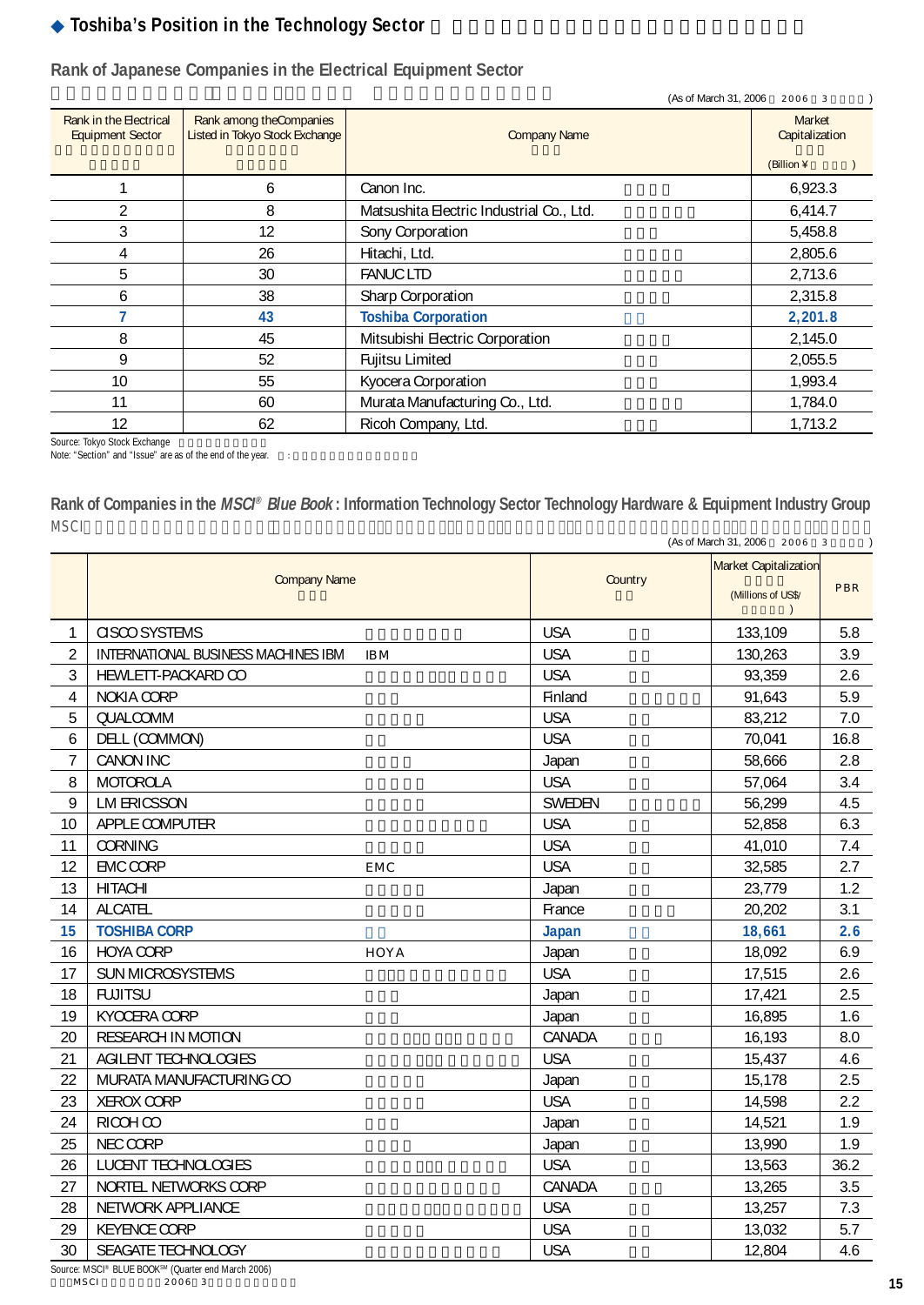## **Major Product Market Share, Market Data**

#### Information on Semiconductors

#### **Top 10 Companies Revenue from Shipments of Total Semiconductors–Worldwide**

 $\sim$  10

**©Gartner Dataquest April 2006 All data are Gartner Dataquest estimates**

| CY04<br>Rank | CY05<br>Rank    |                                        | CY04<br>Revenue<br>(Millions of US\$) | <b>CY05</b><br>Revenue<br>(Millions of US\$) | CY04-05<br>Percentage Change<br>$(\%)$<br>(% ) | <b>CY05</b><br>Share<br>(% )<br>(% ) |
|--------------|-----------------|----------------------------------------|---------------------------------------|----------------------------------------------|------------------------------------------------|--------------------------------------|
|              |                 | Intel                                  | 30,730                                | 34.590                                       | 12.6                                           | 14.7                                 |
| 2            | $\overline{2}$  | Samsung Electronics                    | 16,276                                | 18.347                                       | 12.7                                           | 7.8                                  |
| 3            | 3               | <b>Texas Instruments</b>               | 9.170                                 | 10.119                                       | 10.3                                           | 4.3                                  |
| 7            | 4               | <b>Toshiba</b>                         | 8,538                                 | 8,984                                        | 5.2                                            | 3.8                                  |
| 6            | 5               | <b>STMicroelectronics</b><br><b>ST</b> | 8,691                                 | 8.821                                        | 1.5                                            | 3.8                                  |
| 4            | 6               | Renesas Technology                     | 9,001                                 | 8,291                                        | $-7.9$                                         | 3.5                                  |
| 5            |                 | Infineon Technologies                  | 8,945                                 | 8,205                                        | $-8.3$                                         | 3.5                                  |
| 9            | 8               | <b>Philips Electronics</b>             | 5.689                                 | 5.959                                        | 4.7                                            | 2.5                                  |
| 12           | 9               | Hynix Semiconductor                    | 4.648                                 | 5,723                                        | 23.1                                           | 2.4                                  |
| 8            | 10 <sup>1</sup> | <b>NEC Electronics</b><br><b>NEC</b>   | 6.438                                 | 5,657                                        | $-12.1$                                        | 2.4                                  |
|              |                 | Others                                 | 113,891                               | 119,939                                      | 5.3                                            | 51.1                                 |
|              |                 | <b>Total Market</b>                    | 222,017                               | 234.635                                      | 5.7                                            | 100.0                                |

Source: Gartner Dataquest (April 2006) 出典:ガートナー データクエスト(2006年4月) GJ06289 Currency Exchange Rate 為替レート:CY04: ¥108.16=US\$1 CY05: ¥110.08=US\$1

#### **Market Forecast for Semiconductors by Region**

| (Millions of US\$   | <b>CY05</b> | CY06 (F) | CY07 (F) | CY08 (F) |
|---------------------|-------------|----------|----------|----------|
| America             | 40.736      | 46.451   | 51.004   | 56.497   |
| Europe              | 39.275      | 40.471   | 44.327   | 49.022   |
| Japan               | 44.082      | 47.309   | 51.551   | 57,234   |
| Asia Pacific        | 103.391     | 116.228  | 131.119  | 150.747  |
| Total semiconductor | 227.484     | 250.459  | 278.001  | 313,500  |

Source: World Semiconductor Trade Statistics (WSTS), June 2006  $WSTS$  2006 6 F: Forecast

#### **Market Forecast for Semiconductors by Product**

| (Millions of US\$             | <b>CY05</b> | CY06 (F) | CY07 (F) | CY08 (F) |
|-------------------------------|-------------|----------|----------|----------|
| Total discrete                | 15.244      | 15.942   | 17.010   | 18.669   |
| Optoelectronics               | 14.902      | 16.404   | 18.267   | 20.916   |
| Sensor                        | 4.541       | 5.161    | 5.957    | 6.822    |
| Total integrated circuit (IC) | 192.798     | 212.952  | 236.768  | 267.093  |
| Total semiconductor           | 227.484     | 250.459  | 278.001  | 313.500  |

Source: World Semiconductor Trade Statistics (WSTS), June 2006  $WSTS$  2006 6 F: Forecast

#### **Toshiba's Semiconductor Results**

| (Billions of Yen        | '02/3   | '03/3 | '04/3 | '05/3 | '06/3  |
|-------------------------|---------|-------|-------|-------|--------|
| Net sales               | 7,250   | 8.286 | 8.988 | 9.389 | 10.370 |
| Sales breakdown         |         |       |       |       |        |
| Discrete semiconductor  | 2.000   | 2.187 | 2.191 | 2.276 | 2,217  |
| System LSI<br>lsi       | 3.740   | 4.240 | 4.205 | 4.436 | 4,585  |
| Memory                  | 1.510   | 1,859 | 2.592 | 2.677 | 3,568  |
| Operating income (loss) | (1,220) | 654   | 1,184 | 827   | 1,340  |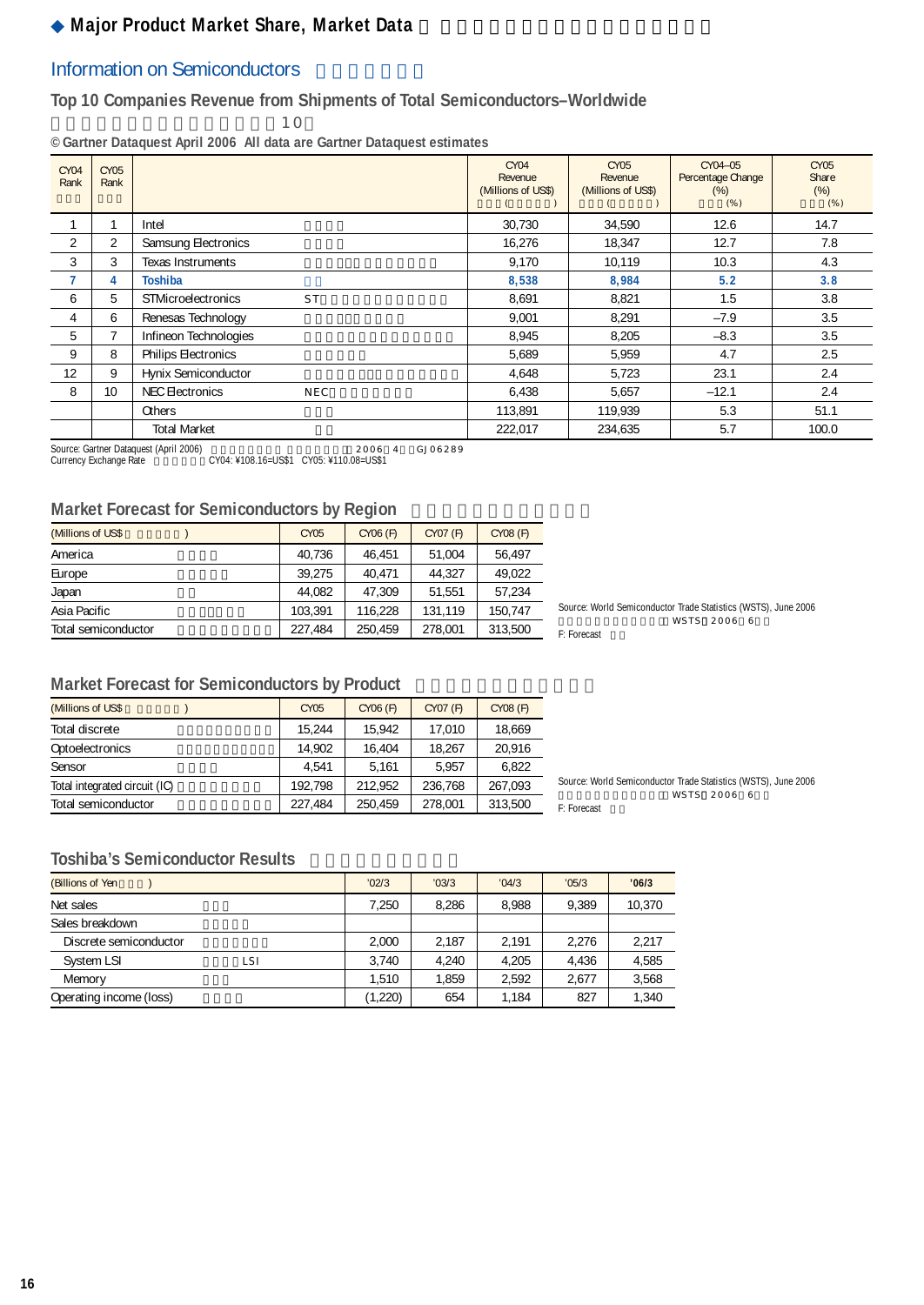### Information on LCD

Small- & Mid-Sized TFT-LCD Share in 2005 (smaller than 10 inches) 2005 TFT 10 **Shipment basis** 

|   |                                              |        | Market Share (%)<br>(% ) |
|---|----------------------------------------------|--------|--------------------------|
|   | Sharp                                        |        | 14.7                     |
| 2 | Sanyo Epson                                  |        | 11.8                     |
| 3 | <b>Toshiba Matsushita Display Technology</b> |        | 9.4                      |
| 4 | Samsung Electronics                          |        | 6.9                      |
| 5 | <b>AUO</b>                                   | AUO    | 5.7                      |
|   | Others                                       |        | 51.6                     |
|   | Total                                        |        | 100.0                    |
|   | Source: Display Search (June 2006)           | 2006 6 |                          |



Sourch (June 2006)

#### **Toshiba's LCD Results**

| (Billions of Yen        | '02/3 | '03/3 | '04/3 | '05/3 | '06/3 |
|-------------------------|-------|-------|-------|-------|-------|
| Net sales               | .250  | 2.350 | 2.856 | 2.988 | 2,997 |
| Operating income (loss) |       | (320) | (63)  | 135   | 40    |

#### Information on PC

#### Share of Portable PC Market in 2005 2005

|   |                 | Shipment (Thousands of Units) | Market Share (%)<br>(% ) |                     |                        |
|---|-----------------|-------------------------------|--------------------------|---------------------|------------------------|
|   | Dell            | 11,313                        | 17.3                     |                     |                        |
|   | Hewlett-Packard | 10,271                        | 15.7                     | Dell                | <b>Hewlett-Packard</b> |
|   | <b>Toshiba</b>  | 7.159                         | 11.0                     |                     | Toshiba                |
|   | Acer            | 6,699                         | 10.3                     | $\blacksquare$ Acer |                        |
| 5 | Lenovo          | 4,329                         | 6.6                      | $L$ enovo           |                        |
|   | Other Vendors   | 25,529                        | 39.1                     | Other Vendors       |                        |
|   | Total           | 65,301                        | 100.0                    |                     |                        |
|   |                 |                               |                          |                     |                        |

Source: IDC June 2006 出典:IDC 2006 年 6 月

#### Worldwide Shipment of Portable PCs, Results & Forecasts **PC**

| <b>(Thousands of Units)</b> | CY03   | CY <sub>04</sub> | CY05   | CY06 (F) | CY07 (F) | CY08 (F) | CY09 (F) | CY10 (F) |
|-----------------------------|--------|------------------|--------|----------|----------|----------|----------|----------|
| <b>USA</b>                  | 13,808 | 16,624           | 21,619 | 26,787   | 32,716   | 39.322   | 45,625   | 51.294   |
| Western Europe              | 11.641 | 15.111           | 19.811 | 23.573   | 27.458   | 31.738   | 35.422   | 39,838   |
| Japan                       | 6.256  | 6.545            | 7,242  | 7.666    | 8.155    | 8.579    | 8.928    | 9.164    |
| Asia/Pacific                | 4.745  | 6.136            | 8.940  | 11.960   | 14.699   | 17.480   | 19.909   | 21.980   |
| <b>ROW</b>                  | 2.915  | 4.509            | .689   | 11,280   | 14.373   | 17.681   | 21,312   | 25,573   |
| Worldwide                   | 39.365 | 48.925           | 65.301 | 81,267   | 97.400   | 114.800  | 131.195  | 147,850  |

Source: IDC WW Quarterly PC Tracker, Q1 2006

ROW: Rest of world

F: Forecast

#### **Toshiba's PC Results**

| (Billions of Yen        | '02/3 | '03/3   | '04/3 | '05/3 | '06/3 |
|-------------------------|-------|---------|-------|-------|-------|
| Net sales               | 6.100 | .400    | 6.960 | 7.602 | 8,527 |
| Operating income (loss) | (50)  | $110 -$ | (474) | 81    | 34    |

Operating income for '02/3 and '03/3 include that of PC peripherals.

 $2002 \quad 3 \qquad 2003 \quad 3$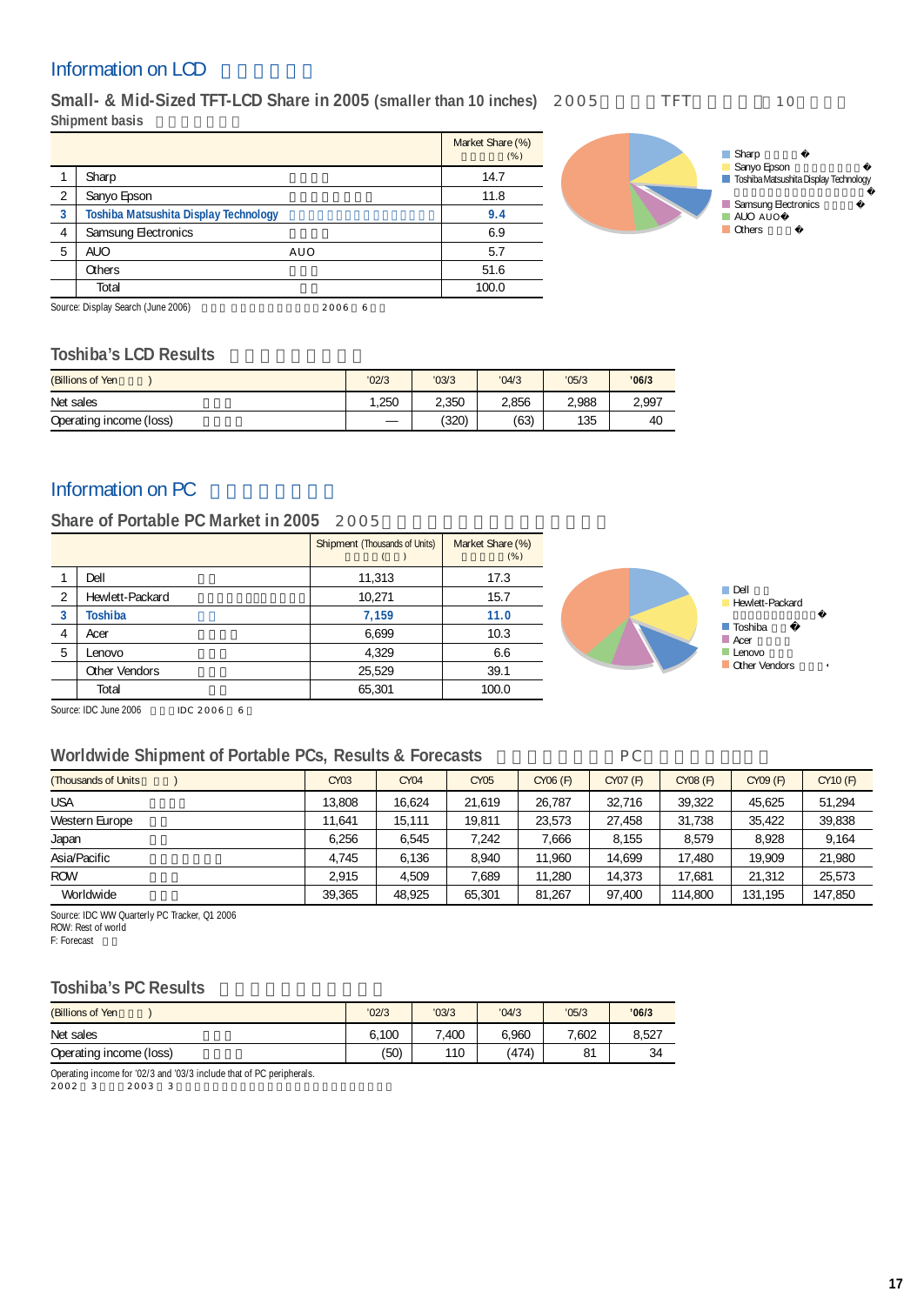### Information on Social Infrastructure

#### Share of Steam Turbine Market, 2002–2005 2002 2005

|                |                             |      | Capacity (MW) | Market Share(%)<br>(% ) |
|----------------|-----------------------------|------|---------------|-------------------------|
| 1              | <b>BHEL</b>                 | BHEL | 18,077.2      | 15.2                    |
| $\overline{2}$ | Toshiba                     |      | 13,976.6      | 11.7                    |
| 3              | <b>Siemens</b>              |      | 13,754.6      | 11.5                    |
| 4              | Alstom                      |      | 13.542.2      | 11.4                    |
| 5              | Mitsubishi Heavy Industries |      | 12.624.7      | 10.6                    |
|                | <b>Others</b>               |      | 47.172.1      | 39.6                    |
|                | Total                       |      | 119,147.4     | 100.0                   |



Note: Contracted Capacity (bigger than 5MWe), excluding Chinese Market 5MWe

Source: McCoy POWER REPORTS STEAM TURBINE GENERATORS McCoy POWER REPORTS STEAM TURBINE GENERATORS

#### **Share of Steam Turbine Generator in the US Market in 2005**

| At March 31, 2006<br>2006 3 | <b>Generation Capacity</b> | Market Share(%)<br>(% ) |  |
|-----------------------------|----------------------------|-------------------------|--|
| Toshiba                     | 1.049                      | 32.0                    |  |
| Others                      | 2.193                      | 68.0                    |  |
| Total                       | 3,242                      | 100.0                   |  |

Others includes GE (No.2), MHI (No.2) and Alstom (No.3).

GE No.2 MHI No.2 Alstom No.3

#### **Share of Nuclear Power Plant Market in Japan**

| At March 31, 2006 | Market Share(%)<br>(% )     |       |
|-------------------|-----------------------------|-------|
|                   | <b>Toshiba</b>              | 33.7  |
| 2                 | Mitsubishi Heavy Industries | 31.0  |
| 3                 | Hitachi                     | 19.6  |
|                   | <b>Others</b>               | 15.7  |
|                   | Total                       | 100.0 |



Toshiba Mitsubishi Heavy Industries Hitachi Others

Toshiba Others

Note: Includes the capacity of nuclear power plants in Japan which are in operation.

Source: Capacity of nuclear power plants in Japan which are in operation

Share definition: Aggregate of capacity of nuclear power plants in operation, based on principle contractor for reactors.

#### **Toshiba's Industrial and Power Systems & Services Results**

| (Billions of Yen        | '02/3  | '03/3 | '04/3 | '05/3 | '06/3 |
|-------------------------|--------|-------|-------|-------|-------|
| Net sales               | 10.489 | 9.775 | 8.612 | 8.774 | 9.512 |
| Operating income (loss) | 285    | 292   | 95    | 105   | 200   |

Figures for '04/3 onward reflect organizational changes.  $2003$ 

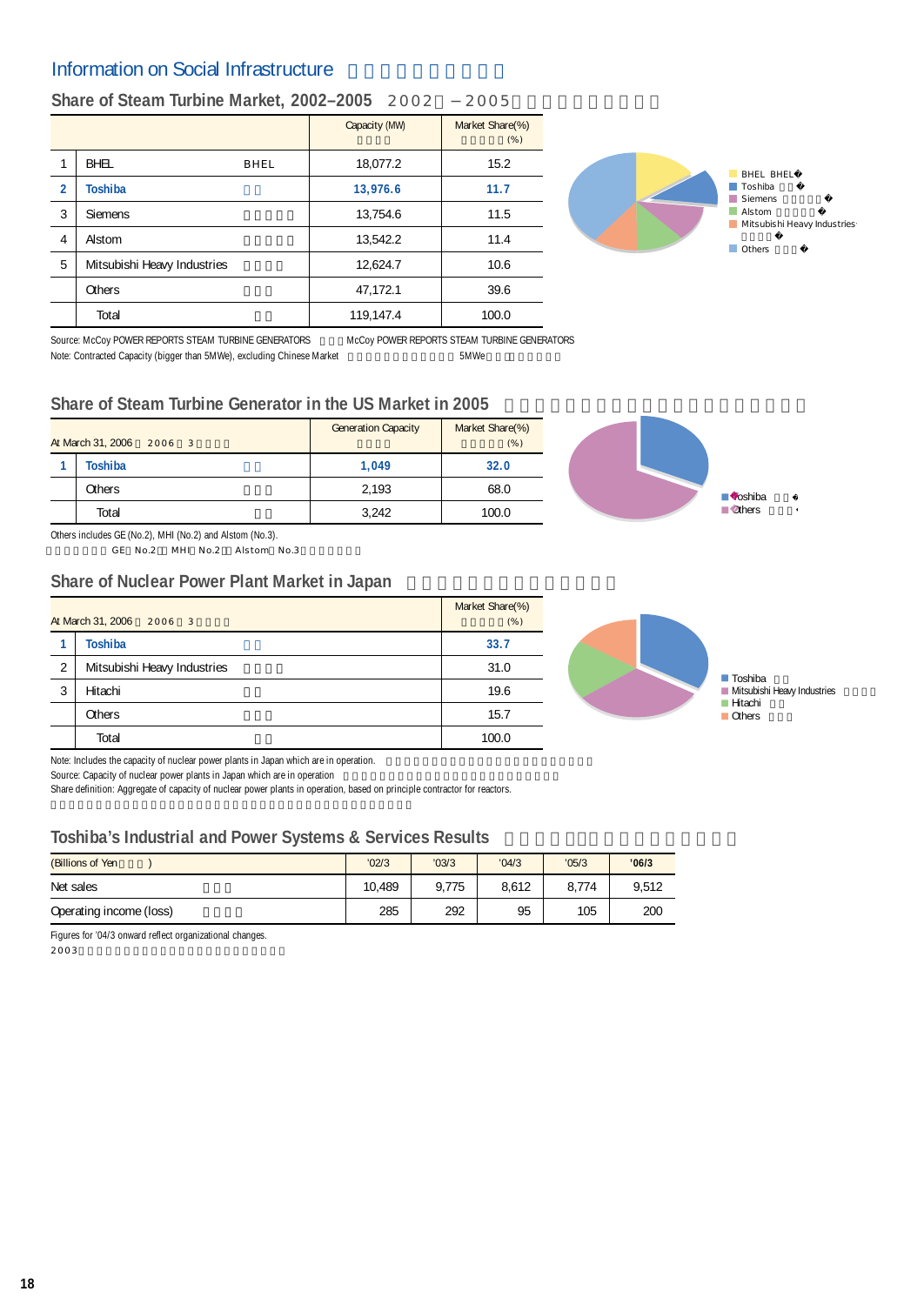### **Intellectual Property Data**

**Number of Patents Registered in Japan in 2005**

日本登録特許件数(2005年)

#### **Number of Patents Registered in the United States in 2005** 米国登録特許件数(2005年)

**Number of Patents Applied in China in 2005**

Patents Registered 中国特許出願件数(2005年)

Patents Applied

|                |                     | <b>Patents</b><br>Registered |                |                          | Patents<br><b>Register</b> |
|----------------|---------------------|------------------------------|----------------|--------------------------|----------------------------|
|                | Matsushita Electric | 3.911                        |                | <b>IBM</b><br><b>IBM</b> | 2,941                      |
|                | Industrial          |                              | 2              | Canon                    | 1,828                      |
| $\overline{2}$ | <b>Toshiba</b>      | 2,878                        | 3              | Hewlett-Packard          | 1,797                      |
| 3              | Canon               | 2,389                        |                | Matsushita Electric      |                            |
| 4              | Seiko Epson         | 2,234                        | $\overline{4}$ | Industrial               | 1,688                      |
| 5              | Hitachi             | 2,092                        | 5              | Samsung Electronics      | 1,641                      |
| 6              | Mitsubishi Electric | 1.938                        | 6              | Micron Technology        | 1,561                      |
| $\overline{7}$ | Nissan              | 1,910                        | 7              | Intel                    | 1.549                      |
| 8              | Sharp               | 1,782                        | 8              | Hitachi                  | 1,271                      |
| 9              | Sony                | 1,693                        | 9              | <b>Toshiba</b>           | 1,258                      |
|                | 10 Ricoh            | 1.674                        |                | 10 Fujitsu               | 1.154                      |

1,828 1.797 1,641 1,561 1,549 **9 Toshiba** 東芝 **1,258** 1,154 1 Samsung Electronics 2,159  $2 \vert$ Philips  $2,602$ 3 Matsushita Electric Industrial Liectric 2,530 4 Sony 1,456 5 IBM IBM 1,213 6 LG Electronics LG 1,126 **7 Toshiba** 東芝 **1,075** 8 Samsung SDI SDI 1,052 9 Seiko Epson 1,045 10 Canon 10 Canon 10

Source: PATOLIS (Patent-Online) PATOLIS

Source: USPTO announcement USPTO

Source: State Intellectual Property Office of The People's Republic of China 出典:中国国家知識産権局 2005 年報

#### **Awards at National Commendation for Invention**

| 2006 | • The Prize of the Minister of Economy Trade and Industry                                                                                                         |                  | 3469422 |
|------|-------------------------------------------------------------------------------------------------------------------------------------------------------------------|------------------|---------|
|      | • "Invention of Proximity Effect Correction for Electron Beam Writing System"                                                                                     | PAT. No. 3469422 |         |
|      | • The 21st Century Encouragement of Invention Prize<br>21<br>. "Invention of Method of Preparing Oxide Superconductor with Purified Mixed Metal Trifluoroacetate" | PAT. No. 3556586 | 3556586 |
| 2005 | • The Prize of the Minister of Education, Culture, Sports, Science and Technology<br>• "Invention of Error Resilience Video Decoding Technology"                  | PAT. No. 3030028 | 3030028 |

### **Number of Patent Applications by Business Segment in FY2005**  $\qquad 2005$

| <b>Industry Segment</b>   |       | Corporate | <b>Digital Products</b> | <b>Electronic Devices</b> | Social Infrastructure | Home Appliances | Total |
|---------------------------|-------|-----------|-------------------------|---------------------------|-----------------------|-----------------|-------|
| Number of                 | Japan | ,308      | .476                    | .687                      | 2.613                 | 273             | 7,357 |
| Patent Applications   USA |       | 688       | 975                     | 0.052                     | 271                   | 14              | 3.000 |
|                           | China | 282       | 269                     | 293                       | 214                   | 50              | 1,108 |

#### Percentage of Patent Applications by Business Segment in FY2005 **12005**

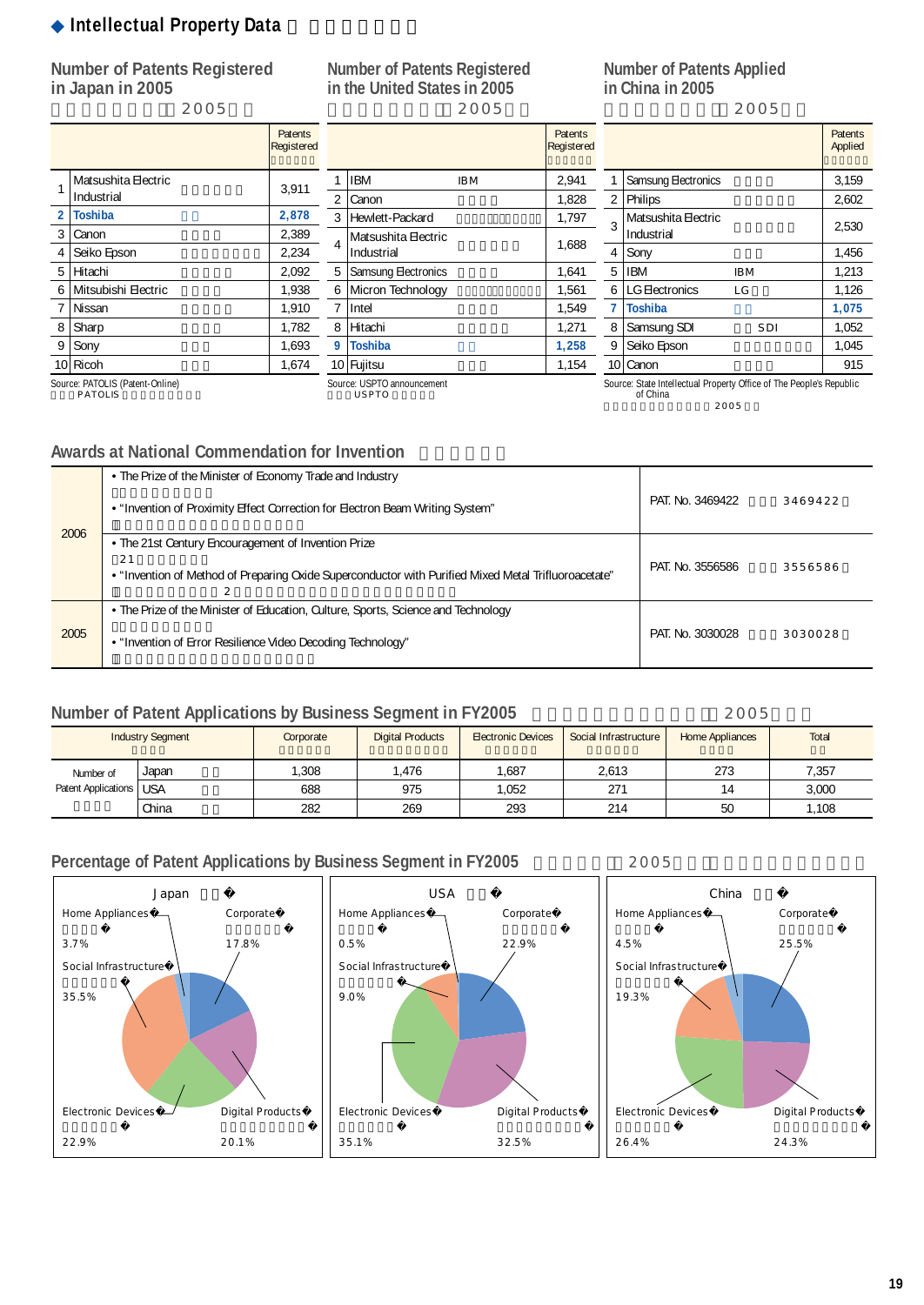#### **Common Stock Information**

#### **Common Stock Price Trends**

|                                               |         | '96/3     | '97/3     |
|-----------------------------------------------|---------|-----------|-----------|
| Common stock price (¥, fiscal year)           |         |           |           |
| High                                          |         | 869       | 838       |
| Low                                           |         | 493       | 657       |
| Nikkei average $(4)^*$                        | $\star$ | 21,406.85 | 18,003.40 |
| Total issued shares (Millions of shares)*     | $\star$ | 3,219     | 3,219     |
| Market capitalization (Billion $4^*$ )*       | $\star$ | 2,613.8   | 2,201.8   |
| Earnings per share—Basic (EPS) (¥)            |         | 26.85     | 20.06     |
| Earnings per share-Diluted (EPS) (¥)          |         | 26.85     | 20.06     |
| Annual Dividends per share (¥)                |         | 10        | 10        |
| Payout ratio (%) (Non-consolidated)           | (% )    | 51.5      | 53.5      |
| Number of shareholders that have unit shares* | $\star$ | 387,574   | 385,942   |
| Price-to-earnings ratio (PER) (Times)*        | $\star$ | 28.9      | 32.8      |
| Price-to-cash flows ratio (PCFR) (Times)*     | $\star$ | 7.4       | 6.8       |
| Price-to-book value ratio (PBR) (Times)*      | $\star$ | 1.9       | 1.6       |

Note: Common stock price is based on Tokyo Stock Exchange, Inc's market quotation.

#### **Distribution of Shareholders**

| (Distribution of total voting rights) |       |       | (At March 31 | $\mathbf{3}$ | 31    |
|---------------------------------------|-------|-------|--------------|--------------|-------|
|                                       | '02/3 | '03/3 | '04/3        | '05/3        | '06/3 |
| Individuals and others in Japan       | 34.8% | 37.8% | 38.4%        | 39.2%        | 35.9% |
| Overseas investors                    | 20.9  | 16.2  | 19.0         | 18.1         | 22.3  |
| Companies in Japan                    | 4.0   | 3.5   | 3.0          | 2.9          | 2.7   |
| ■ Securities companies in Japan       | 0.4   | 0.9   | 1.2          | 0.7          | 1.4   |
| ■ Financial institutions in Japan     | 39.9  | 41.6  | 38.4         | 39.1         | 37.7  |





#### **Stock Price Chart**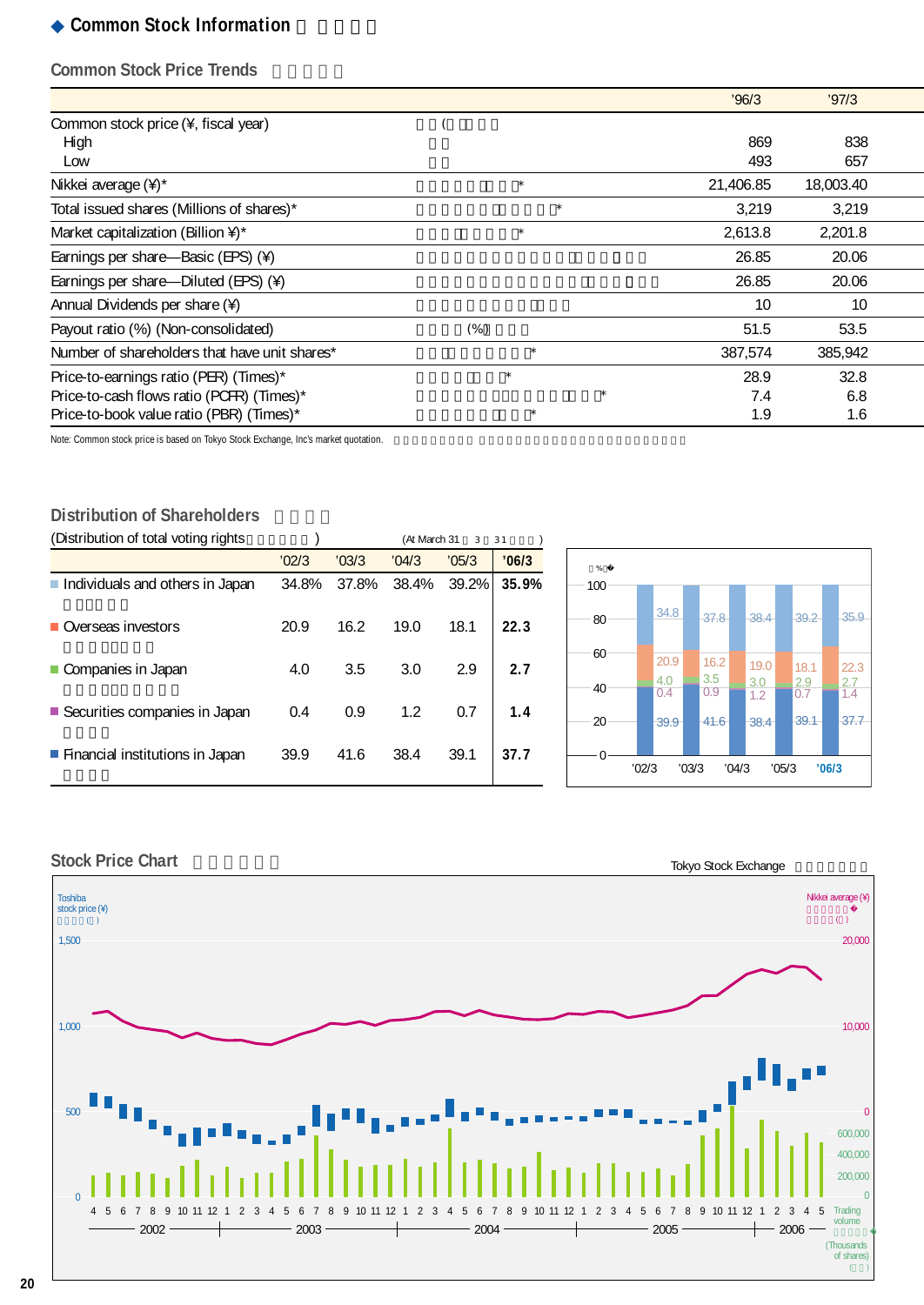$(*$ As of March 31  $*3$  31  $)$ 

| '98/3     | '99/3     | '00/3     | '01/3     | '02/3     | '03/3    | '04/3     | '05/3     | '06/3     |
|-----------|-----------|-----------|-----------|-----------|----------|-----------|-----------|-----------|
|           |           |           |           |           |          |           |           |           |
| 787       | 853       | 1,070     | 1.280     | 842       | 611      | 541       | 576       | 815       |
| 500       | 430       | 632       | 616       | 384       | 292      | 303       | 379       | 416       |
| 16,527.17 | 15,836.59 | 20,337.32 | 12,999.70 | 11,024.94 | 7.972.71 | 11,715.39 | 11.668.95 | 17,059.66 |
| 3,219     | 3,219     | 3,219     | 3,219     | 3,219     | 3,219    | 3,219     | 3,219     | 3,219     |
| 1,738.3   | 2,604.2   | 3.367.1   | 2,356.3   | 1,815.5   | 1,007.6  | 1,519.4   | 1,442.1   | 2,201.8   |
| 2.28      | (4.32)    | (10.22)   | 29.88     | (78.91)   | 5.75     | 8.96      | 14.32     | 24.32     |
| 2.28      | (4.32)    | (10.22)   | 29.71     | (78.91)   | 5.75     | 8.96      | 13.52     | 22.44     |
| 10        | 6         | 3         | 10        | 0         | 3        | 3         | 5         | 6.5       |
| 97.4      |           |           | 121.9     |           | 11.6     | 49.0      | 91.4      | 92.1      |
| 375,682   | 346,209   | 321,998   | 379.890   | 416.857   | 428,070  | 424,526   | 418,051   | 454,849   |
| 118.1     |           |           | 24.5      |           | 54.4     | 52.7      | 31.3      | 28.13     |
| 5.6       | 8.6       | 10.7      | 5.4       | 25.1      | 3.6      | 5.4       | 5.0       | 6.6       |
| 1.4       | 2.3       | 3.2       | 2.3       | 2.6       | 1.8      | 2.0       | 1.8       | 2.2       |

### **Major Shareholders**

 $(As of March 31, 2006 2006 3 31)$ 

|                                                             | Percentage of<br>total voting rights |
|-------------------------------------------------------------|--------------------------------------|
| The Master Trust Bank of Japan, Limited (trust accounts)    | 6.2%                                 |
| The Chase Manhattan Bank, N.A. London                       | 4.3                                  |
| Japan Trustee Service Bank, Limited (trust accounts)        | 4.1                                  |
| The Dai-ichi Mutual Life Insurance Company                  | 3.4                                  |
| Nippon Life Insurance Company                               | 3.2                                  |
| Japan Trustee Service Bank, Limited (trust accounts 4)<br>4 | 1.8                                  |
| Toshiba Employees Stock Ownership Plan                      | 1.7                                  |
| Sumitomo Mitsui Banking Corporation                         | 1.6                                  |
| NIPPONKOA Insurance Company, Limited                        | 1.5                                  |
| Mitsui Sumitomo Insurance Company, Limited                  | 1.2                                  |

## **Corporate Data**

As of March 31, 2006  $2006$  3 31

| 10011184001801411011                                                  |                                         |             |  |
|-----------------------------------------------------------------------|-----------------------------------------|-------------|--|
| Headquarters: 1-1, Shibaura 1-chome, Minato-ku, Tokyo 105-8001, Japan | 105-8001                                | $1 - 1 - 1$ |  |
| Founded: July 1875                                                    | 1875 7                                  |             |  |
| Number of Employees: Approx. 172,000 (consolidated basis)             | 172                                     |             |  |
| Fiscal Year: April 1 to March 31                                      | 3 31                                    |             |  |
| Authorized Number of Shares: 10 billion shares                        | 100                                     |             |  |
| Number of Shares Issued: 3,219,027,165 shares                         | 3,219,027,165                           |             |  |
| Paid-in Capital: ¥274,926 million                                     | 274,926                                 |             |  |
| Number of Shareholders: 454,849                                       | 454,849                                 |             |  |
| Stock Exchange Listings: Tokyo, Osaka, Nagoya, London                 |                                         |             |  |
| ISIN: JP359 2200004                                                   | ISIN JP359 2200004                      |             |  |
| Ticker Code on the Tokyo Stock Exchange: 6502                         | 6502                                    |             |  |
| <b>Shareholder Registration Agent:</b>                                |                                         |             |  |
| The Chuo Mitsui Trust and Banking Company, Limited                    |                                         |             |  |
| For Further Information, Please Contact:                              |                                         |             |  |
| Toshiba Corporation Investor Relations Group                          | IR                                      |             |  |
| 1-1, Shibaura 1-chome, Minato-ku, Tokyo 105-8001, Japan               | 105-8001                                | $1 - 1 - 1$ |  |
| Phone: +81-3-3457-2096 Facsimile: +81-3-5444-9202                     | TEL: (03) 3457-2096 FAX: (03) 5444-9202 |             |  |
| E-mail: ir@toshiba.co.jp                                              | e-mail: ir@toshiba.co.jp                |             |  |
| http://www.toshiba.co.jp/about/ir/index.htm                           | http://www.toshiba.co.jp/about/ir/      |             |  |